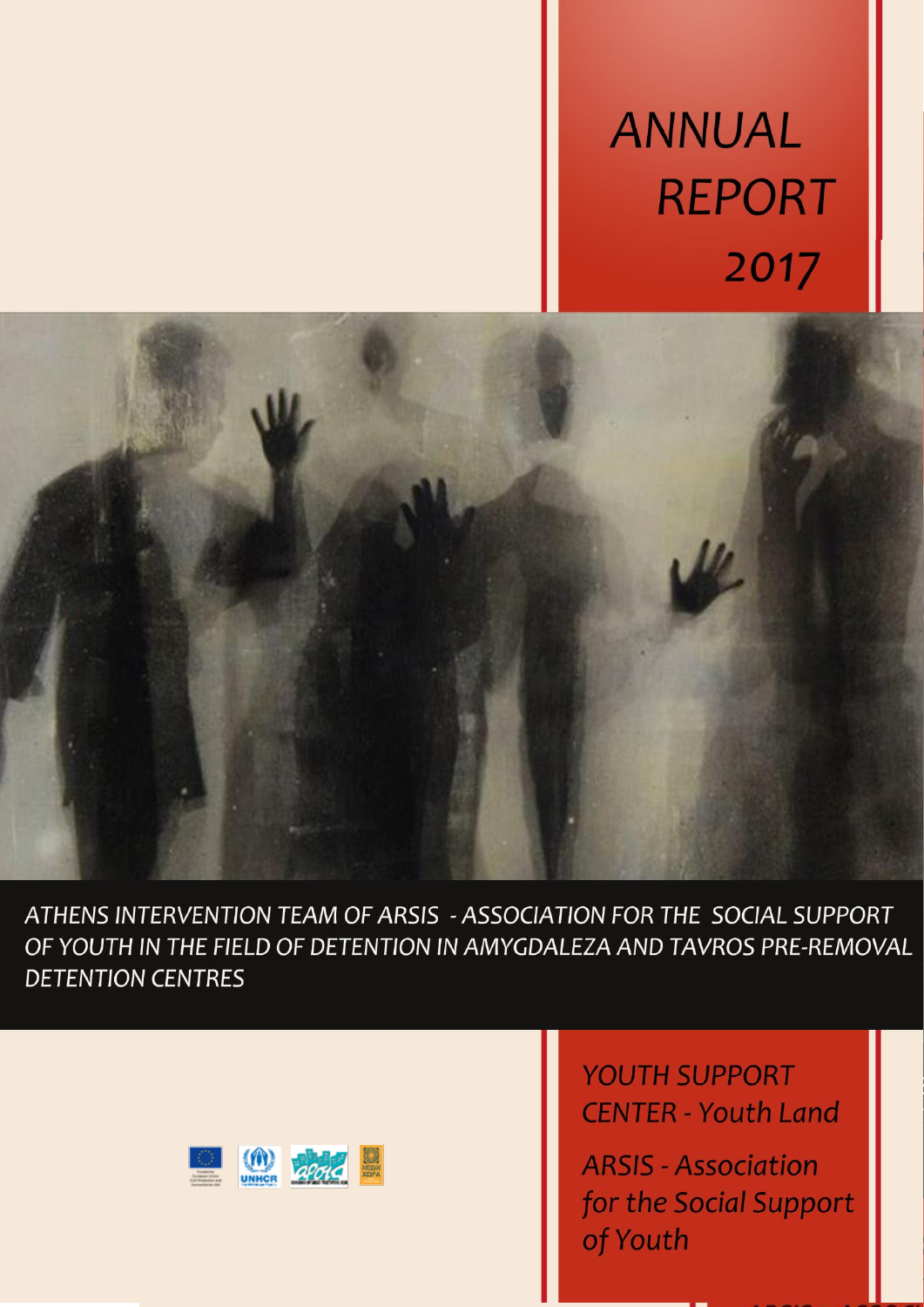

#### ANNUAL REPORT 2017

### ATHENS INTERVENTION TEAM OF ARSIS IN THE FIELD OF DETENTION IN AMYGDALEZA AND TAVROS PRE-REMOVAL DETENTION CENTRES

From 1 January 2017 until the end of the year, a team of "ARSIS – Association for the Social Support of Youth" implemented an intervention programme supported by the UN High Commissioner for Refugees in the Tavros and Amygdaleza Pre-Removal Detention Centres.

Specifically, the above ARSIS team, composed by 1 social worker, 2 lawyers, 1 psychologist and interpreters, carried out, throughout 2017, regular visits on a weekly basis (2-3 times a week) to the Tavros and Amygdaleza Pre-Removal Detention Centres, aiming, on the one hand, to provide legal and psychosocial support to unaccompanied minors, adults young detainees and other vulnerable cases, especially, to families that are being detained, and, on the other hand, monitor and perform a systematic recording of the situation and conditions of detention.

The Athens intervention group in the field of detention of ARSIS attempts a holistic approach and support of the detainees by providing legal assistance and psychosocial support, both during detention and thereafter. The introduction of a mobile school in Amygdaleza Pre-Removal Detention Centre and creating an animation and empowerment group in Tavros Pre-Removal Detention Centre are, also, important tools to support and exploit the possibilities of detainees and, in particular, of children in detention.

1

During the period from January to December 2017, as part of visiting the above detention centres, the ARSIS team recorded and provided assistance to 255 detainees (249 cases) and more specifically:

- To 166 unaccompanied minors (aged 12-17 years). Out of them, 142 were detained in the juvenile section in Amygdaleza Pre-Removal Detention Centre, 18 had declared that they were minors but were registered as adults and detained with adults in the Amygdaleza Pre-Removal Detention Centre, and another 6 respectively were detained in Tavros Pre-Removal Detention Centre in the adults' section.

- To 53 young men (aged up to 22 years, including particularly vulnerable patient cases). Out of them, 17 were detained in Amygdaleza Pre-Removal Detention Centre and 36 were detained in the adults' section of Tavros Pre-Removal Detention Centre.

- To 26 young women (particularly vulnerable cases, most of them victims of exploitation and abuse, mentally ill), and

- To 5 single-parent families/11 people (3 new mothers and 1 father with minor children, aged 1 to 9 years).

| <b>AOHNA</b>                                                             | ΘΕΣΣΑΛΟΝΙΚΗ                                                               | <b>KOZANH</b>                                | ΑΛΕΞΑΝΔΡΟΥΠΟΛΗ                                                                            | ΒΟΛΟΣ                                                                      |  |
|--------------------------------------------------------------------------|---------------------------------------------------------------------------|----------------------------------------------|-------------------------------------------------------------------------------------------|----------------------------------------------------------------------------|--|
| Μαυρομματαίων 43<br>T.K. 10434<br>T 210 8259880<br>arsisathina@gmail.com | Πτολεμαίων 35 & Συγγρού<br>T.K. 54630<br>T2310526150<br>infothes@arsis.gr | T.K.50100<br>T2461049799<br>infokoz@arsis.gr | Αγλριστοφόρου 6 Κωνσταντινουπόλεως 34<br>T.K. 68100<br>T2551038952<br>arsisalex@gmail.com | <b>Μακρινίτσα</b><br>T.K. 37011<br>T2428099939<br>arsisxenonas@hotmail.com |  |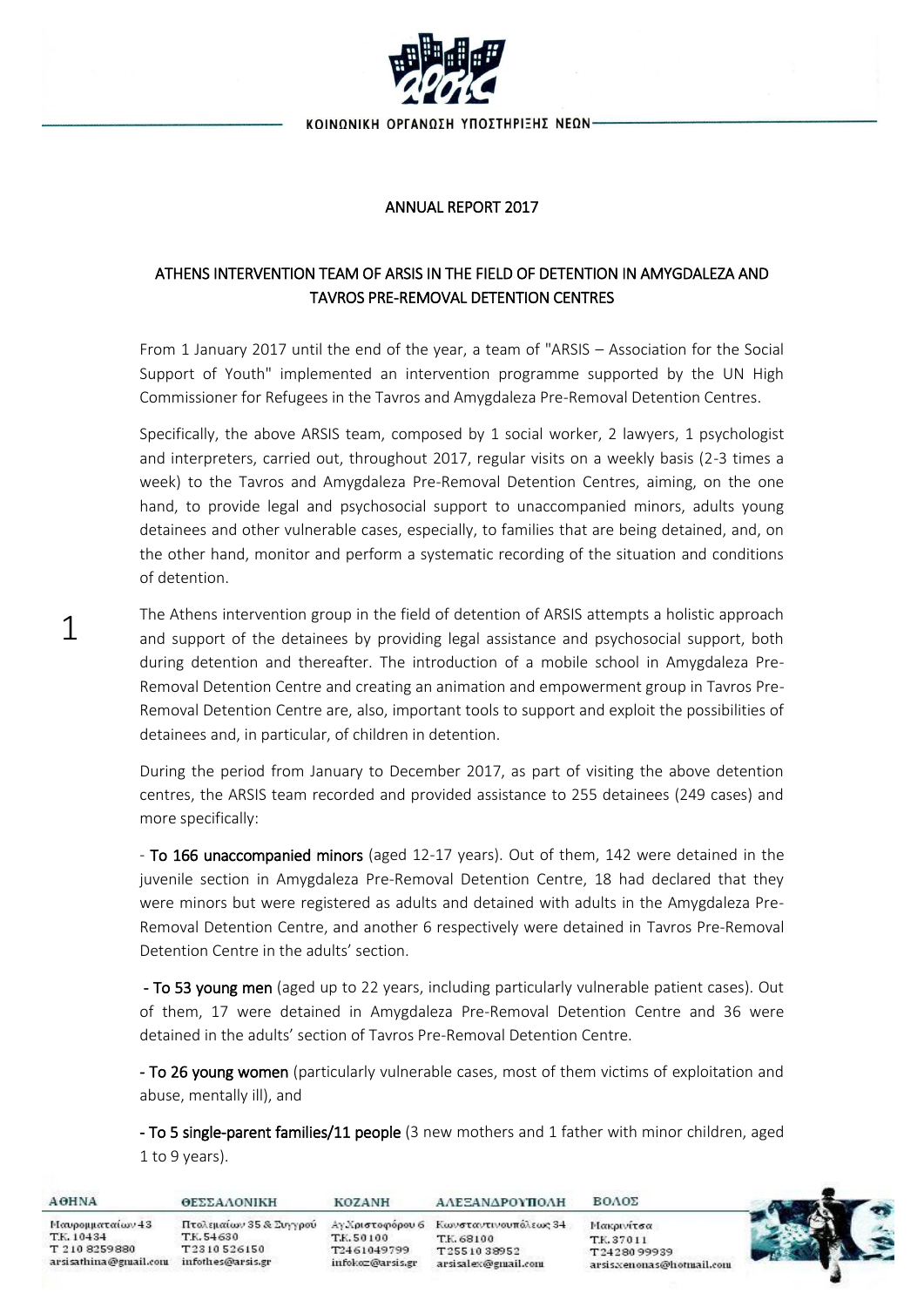

At the same time, members of the ARSIS team recorded in those Detention Centres an extremely problematic situation with regard to the enforcement process but also the continuation of detention under unacceptable conditions and for long periods, even for particularly vulnerable persons and unaccompanied minors, sick, mentally ill, victims of abuse, torture, trafficking victims, families with young children, etc. In addition, it was found that the authorities issue and execute decisions of return to Hotspots and/or Pre-Removal Detention Centres on the islands against particularly vulnerable citizens of third countries, unaccompanied minors and women with serious health problems.

The big number of detainees combined with increased detention period in unacceptable conditions exacerbates the already aggravated psychological condition of minors and lead to tensions and acts of despair (abstention from meals, self-injuries revolts, arsons etc). During the reporting period, several incidents have been recorded by ARSIS team indicating the escalation of the tensions: on September 19, 2017, two minors were self-injured (scribbled) on their left hand; on 12 September 2017 the minors detainees abstained from all meals complaining about increased detention and detention conditions; on August 23, a juvenile self-injured with a blade in his left hand and transferred to hospital while the previous day a minor had swallowed shampoo. On September 1st 2017 and November 27, 2017 fires were put in juvenile section; three unaccompanied and two minors respectively, were accused of arson and accusations for serious damages

The members of ARSIS recorded, during the reporting period, complaints by detainees for degrading behaviour against them coming from police officers.

In late November/1st December 2017, members of the team of ARSIS recorded a complain regarding violence (beating, undressing) coming from police officers against two unaccompanied minors, who were thereafter accused of an arson incident in the juvenile section. Those minors complained to members of ARSIS intervention team, who, then, informed in writing about this complain the Office of the Public Prosecutor for Minors, who forwarded it to the competent Public Prosecutor for Criminal Prosecution. The later ordered the opening of an official investigation.

---------------------------------------------------------------------------------------

Detention conditions in the above Pre-Removal Detention Centres throughout the reporting period present serious problems and deficiencies resulting in the systematic violation of fundamental rights of third-country nationals in administrative detention and constitute, often, inhuman and degrading treatment.

#### 1. UNACCOMPANIED MINORS

During the reporting period, the members of the ARSIS team recorded and provided assistance to 166 unaccompanied minors, of whom 142 were detained in the juvenile section of Amygdaleza Pre-Removal Detention Centre (aged 12-17 years), 18 in the adults' section of Amygdaleza Pre-Removal Detention Centre, as they had been registered as adults, and 6 respectively (registered as adults) in the adults' section of Tavros Pre-Removal Detention Centre (aged 15, 16 and 17 years).

| AOHNA                                                                     | <b>ΘΕΣΣΑΛΟΝΙΚΗ</b>                                                      | <b>KOZANH</b>                                | ΑΛΕΞΑΝΔΡΟΥΠΟΛΗ                                                                             | ΒΟΛΟΣ                                                                      |  |
|---------------------------------------------------------------------------|-------------------------------------------------------------------------|----------------------------------------------|--------------------------------------------------------------------------------------------|----------------------------------------------------------------------------|--|
| Η αυρομματαίων 43<br>T.K. 10434<br>T 210 8259880<br>arsisathina@gmail.com | Πτολεμαίων 35 & Συγγρού<br>TK.54630<br>T2310526150<br>infothes@arsis.gr | T.K.50100<br>T2461049799<br>infokoz@arsis.gr | Αγ.Χριστοφόρου 6 Κωνσταντινουπόλεως 34<br>T.K. 68100<br>T2551038952<br>arsisalex@gmail.com | <b>Μακρινίτσα</b><br>T.K. 37011<br>T2428099939<br>arsisxenonas@hotmail.com |  |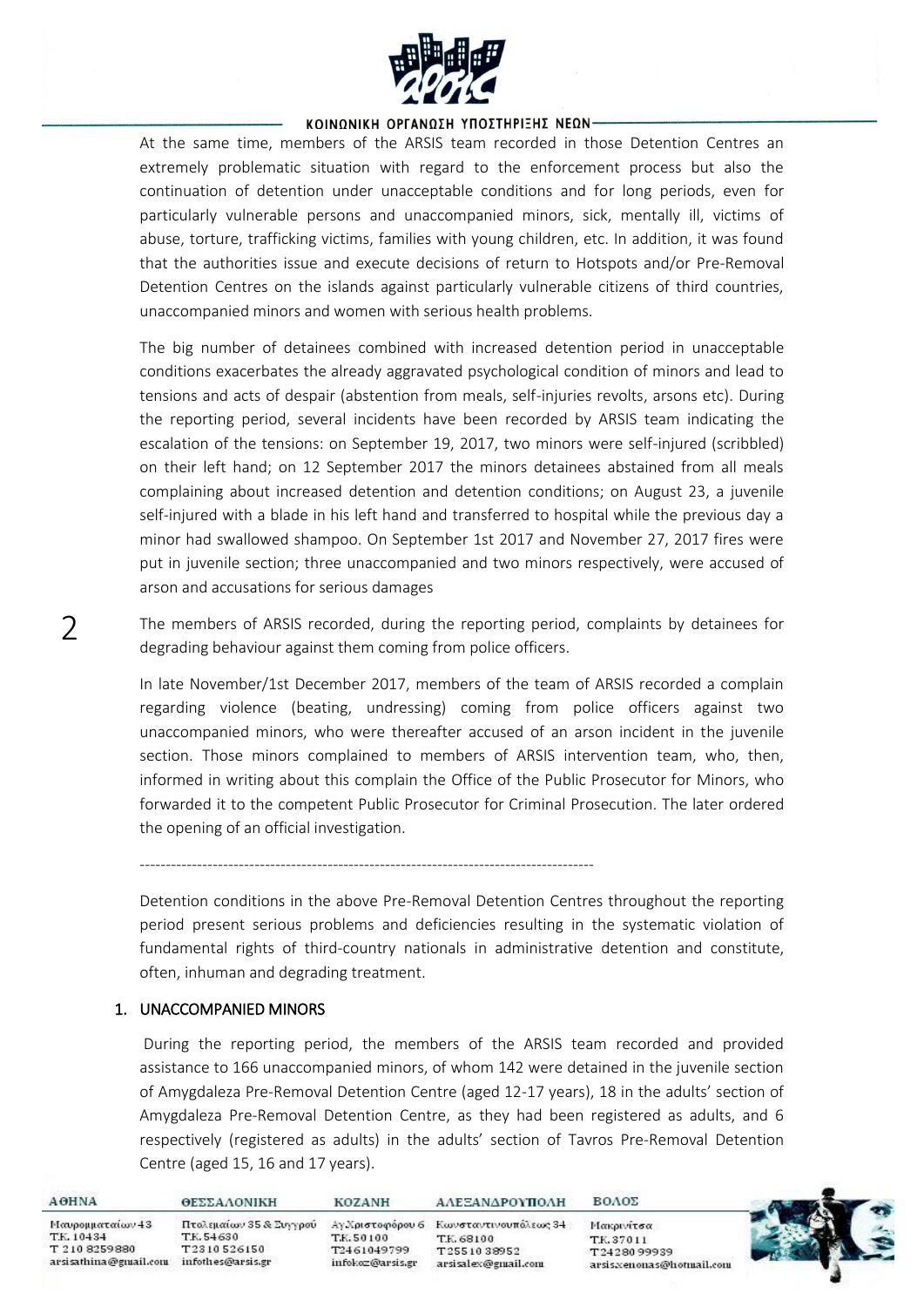

All of the above unaccompanied minors received information, legal assistance and psychosocial support from members of the ARSIS team

We indicatively report the following cases:

- The case of an unaccompanied minor seeking asylum from Afghanistan, who was detained with adults and for whom objections to detention were raised; he was thereafter moved to the juvenile section in Amygdaleza and then to the safe zone in Schisto.
- The case of an unaccompanied minor from Pakistan, who was submitted to age assessment test and transferred to the adults' section. Objections were raised against his detention, his minority was established, then assistance was provided for the submission of a request for family reunification, he was transferred to the juvenile section in Amygdaleza and then to the safe zone in Thiva. Eventually, he left for Italy under family reunification procedure.
- The case of an unaccompanied minor from Afghanistan, which was a case designated as psychiatric incident, for whom it had been ordered, under Public Prosecutor's order from Chios, to be compulsory hospitalised. He was identified by the team members in Amygdaleza and, after written intervention to all competent authorities, placed to a hospice, instead of being returned to Chios, as scheduled.
- The case of an unaccompanied minor from Pakistan, who was submitted to age assessment test and transferred to the adult's section. He was offered assistance in the registration of his asylum request; his minority was established; he was registered as a minor and then moved to the juvenile section in Amygdaleza before being transferred to a hospice.
- The case of two unaccompanied minors from Cameroon, who, although their minority was established by court authority, they received administrative treatment as adults, due to incorrect initial registration. They were returned to Chios - despite our written intervention - and then, following our intervention treated as unaccompanied minors and were later placed to a hospice in Athens.
- The cases of 14 children, who received information and assistance concerning family reunification rights; there was communication with parents and relatives; documents were gathered in support of the request for family reunification; assistance was provided for the registration with the Amygdaleza Pre-Removal Detention Centre; assistance was provided on the conduct of the procedure]

| <b>AOHNA</b>                           | ΘΕΣΣΑΛΟΝΙΚΗ                           | <b>KOZANH</b>                   | ΑΛΕΞΑΝΔΡΟΥΠΟΛΗ                                      | <b>BOAOE</b>                               |
|----------------------------------------|---------------------------------------|---------------------------------|-----------------------------------------------------|--------------------------------------------|
| Μαυρομματαίων 43<br>T.K. 10434         | Πτολεμαίων 35 & Συγγρού<br>T.K. 54630 | T.K.50100                       | Αγλριστοφόρου 6 Κωνσταντινουπόλεως 34<br>T.K. 68100 | <b>Μακρινίτσα</b>                          |
| T 210 8259880<br>arsisathina@gmail.com | T2310526150<br>infothes@arsis.gr      | T2461049799<br>infokoz@arsis.gr | T2551038952<br>arsisalex@gmail.com                  | T.K. 37011<br>T2428099939<br>arsisxenonas@ |

.<br>hotmail.com

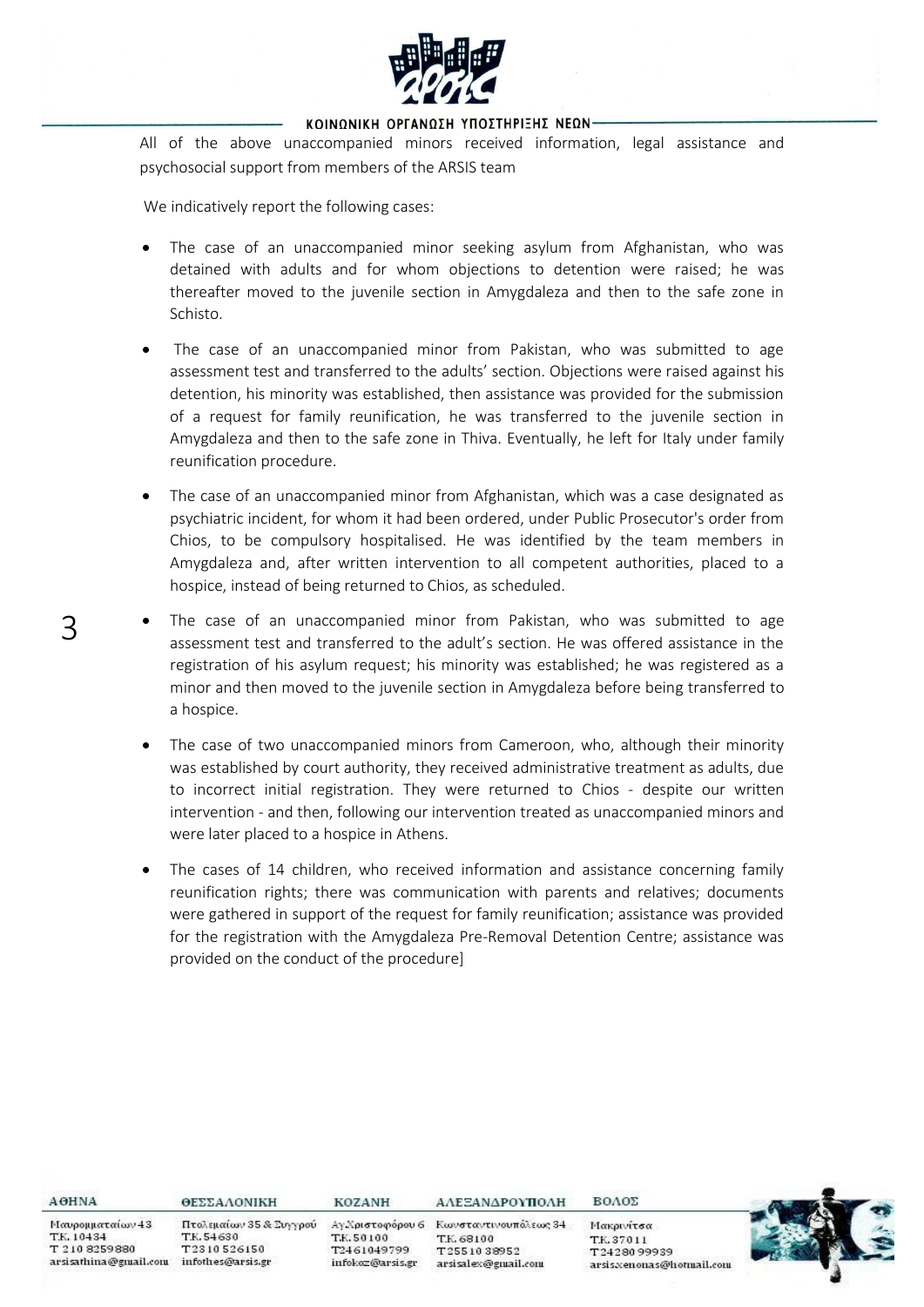

The cases broken down are as follows:

#### Report of January-December 2017

#### Unaccompanied Minors

| Nationality    | Persons        |
|----------------|----------------|
| PAKISTAN       | 95             |
| CAMEROON       | 2              |
| AFGHANISTAN    | 11             |
| <b>ALBANIA</b> | 6              |
| <b>ALGERIA</b> | 22             |
| <b>SERBIA</b>  | $\overline{2}$ |
| <b>SYRIA</b>   | 14             |
| MOROCCO        | $\overline{4}$ |
| BANGLADESH     | $\overline{4}$ |
| <b>IRAQ</b>    | $\overline{4}$ |
| <b>MYANMAR</b> | $\mathbf{1}$   |
| <b>EGYPT</b>   | $\mathbf{1}$   |

AOHNA T.K. 10434

ΘΕΣΣΑΛΟΝΙΚΗ Μαυρομματαίων 43 Πτολεμαίων 35 & Συγγρού T.K.54630 T 210 8259880

arsisathina@gmail.com infothes@arsis.gr

T2310526150

**KOZANH** 

T.K.50100

T2461049799

infokoz@arsis.gr

ΑΛΕΞΑΝΔΡΟΥΠΟΛΗ

T.K. 68100

T2551038952

arsisalex@gmail.com

ΒΟΛΟΣ Αγ.Χριστοφόρου 6 - Κωνσταντινουπόλεως 34

Μακρινίτσα T.K.37011 T2428099939 arsisxenonas@hotmail.com

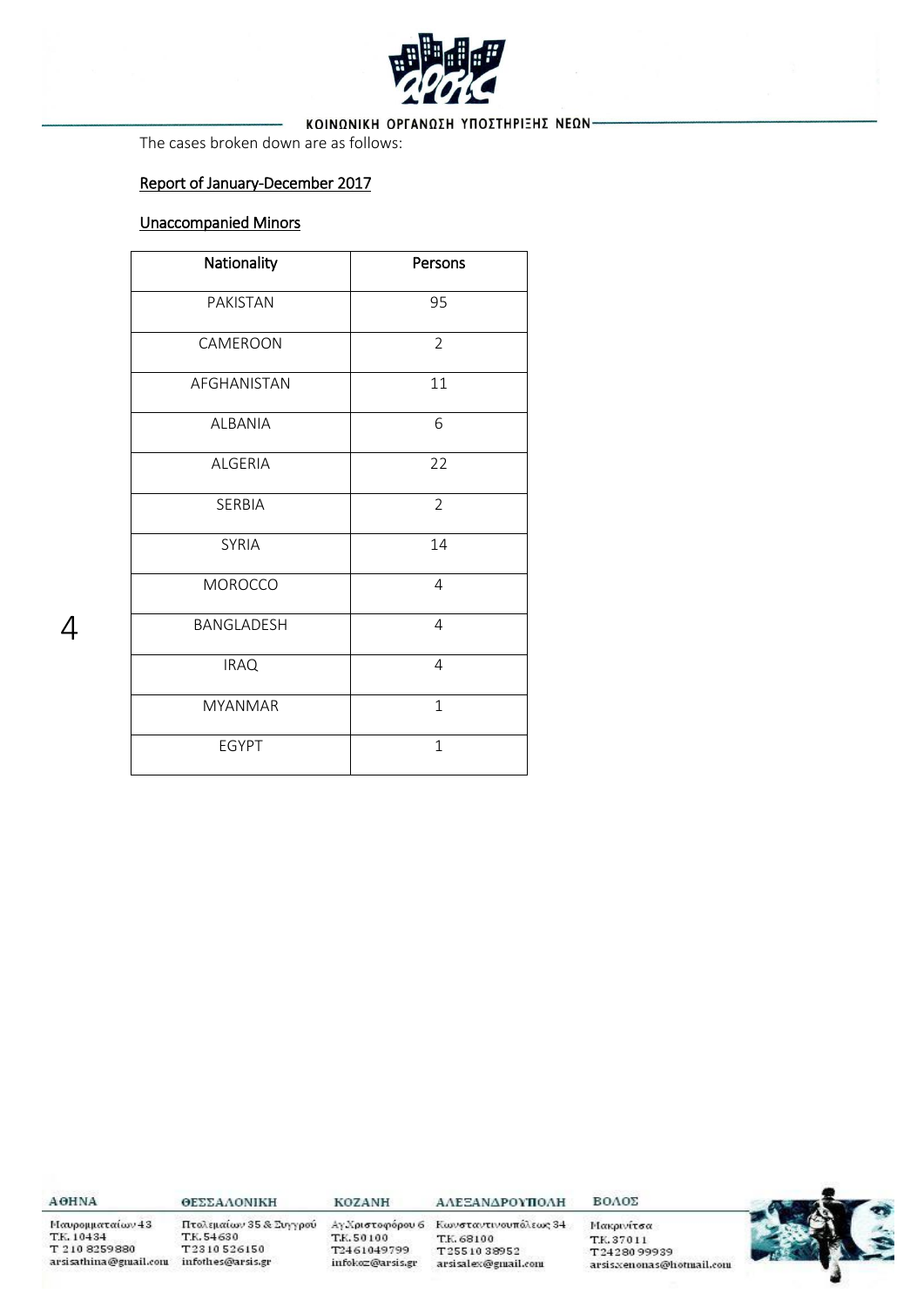



#### AMYGDALEZA PRE-REMOVAL DETENTION CENTRE juvenile section

| Nationality    | Persons        |
|----------------|----------------|
| PAKISTAN       | 85             |
| CAMEROON       | $\overline{2}$ |
| AFGHANISTAN    | 8              |
| <b>ALBANIA</b> | 6              |
| <b>ALGERIA</b> | 14             |
| SERBIA         | $\overline{2}$ |
| <b>SYRIA</b>   | 13             |
| <b>MOROCCO</b> | 4              |
| BANGLADESH     | 3              |
| <b>IRAQ</b>    | 4              |
| <b>MYANMAR</b> | $\mathbf{1}$   |

AOHNA

T.K. 10434

Μαυρομματαίων 43

T 210 8259880

5

arsisathina@gmail.com infothes@arsis.gr

ΘΕΣΣΑΛΟΝΙΚΗ Πτολεμαίων 35 & Συγγρού

T.K.54630

T2310526150

**KOZANH** Αγ.Χριστοφόρου 6 - Κωνσταντινουπόλεως 34 T.K.50100 T2461049799 infokoz@arsis.gr

ΑΛΕΞΑΝΔΡΟΥΠΟΛΗ

T.K. 68100

T2551038952

arsisalex@gmail.com

ΒΟΛΟΣ Μακρινίτσα T.K.37011 T2428099939

arsisxenonas@hotmail.com

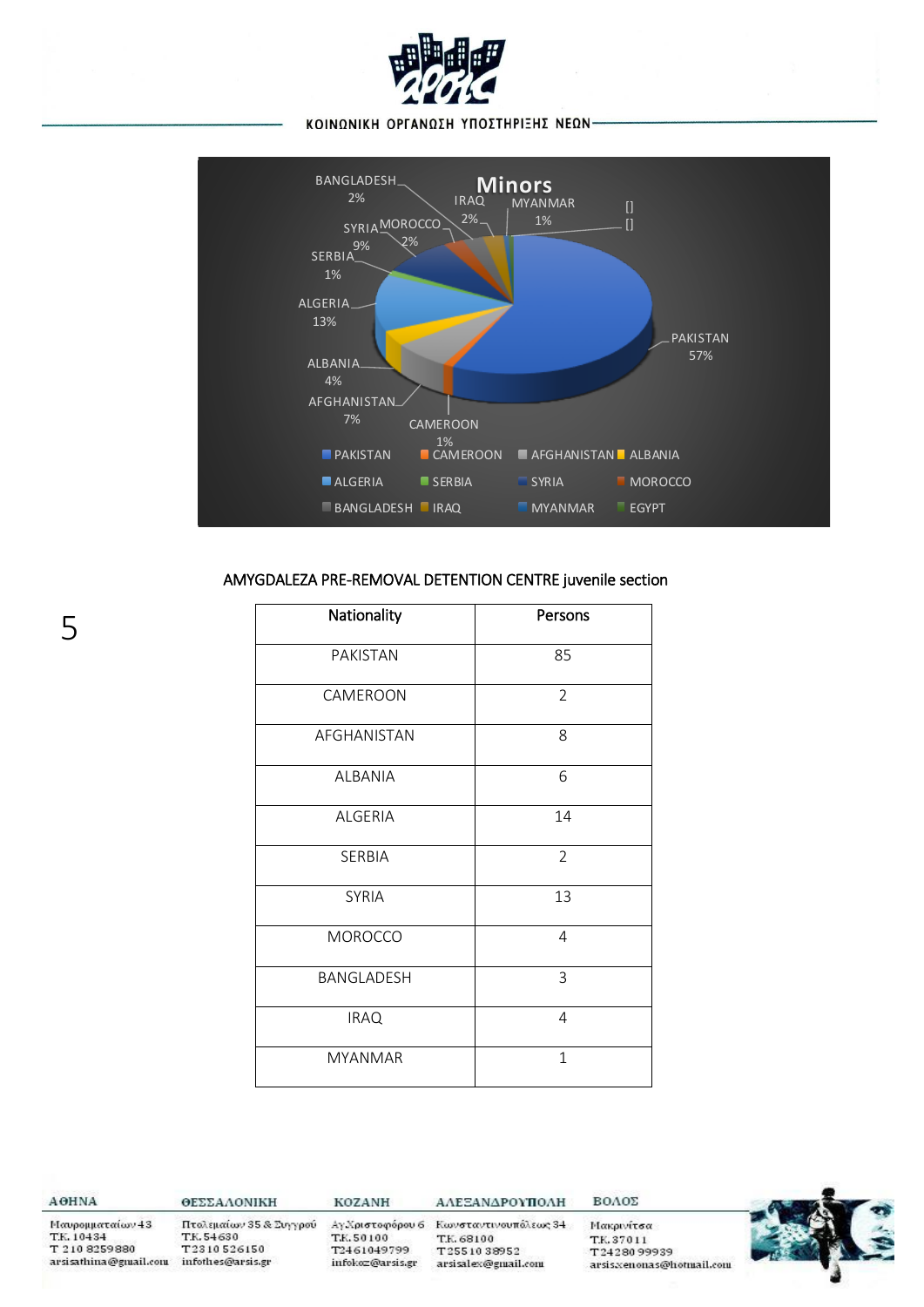

## Amygdaleza Pre-Removal Detention Centre adults section (minors registered as adults)

| Nationality       | Persons        |
|-------------------|----------------|
| PAKISTAN          | 9              |
| ALGERIA           | 5              |
| <b>EGYPT</b>      | 1              |
| AFGHANISTAN       | $\mathfrak{D}$ |
| <b>BANGLADESH</b> | 1              |

#### Tavros Pre-Removal Detention Centre, adults section (minors registered as adults)

| Nationality     | Persons |
|-----------------|---------|
| ALGERIA         | 3       |
| AFGHANISTAN     |         |
| <b>SYRIA</b>    |         |
| <b>PAKISTAN</b> |         |

6

The number of the detained unaccompanied minors who were recorded and received assistance from ARSIS ranged from 5 to 42 people per month.

| <b>AOHNA</b>                                                             | ΘΕΣΣΑΛΟΝΙΚΗ                                                               | <b>KOZANH</b>                                | ΑΛΕΞΑΝΔΡΟΥΠΟΛΗ                                                                            | ΒΟΛΟΣ                                                                      |  |
|--------------------------------------------------------------------------|---------------------------------------------------------------------------|----------------------------------------------|-------------------------------------------------------------------------------------------|----------------------------------------------------------------------------|--|
| Μαυρομματαίων 43<br>T.K. 10434<br>T 210 8259880<br>arsisathina@gmail.com | Πτολεμαίων 35 & Συγγρού<br>T.K. 54630<br>T2310526150<br>infothes@arsis.gr | T.K.50100<br>T2461049799<br>infokoz@arsis.gr | Αγλριστοφόρου 6 Κωνσταντινουπόλεως 34<br>T.K. 68100<br>T2551038952<br>arsisalex@gmail.com | <b>Μακρινίτσα</b><br>T.K. 37011<br>T2428099939<br>arsisxenonas@hotmail.com |  |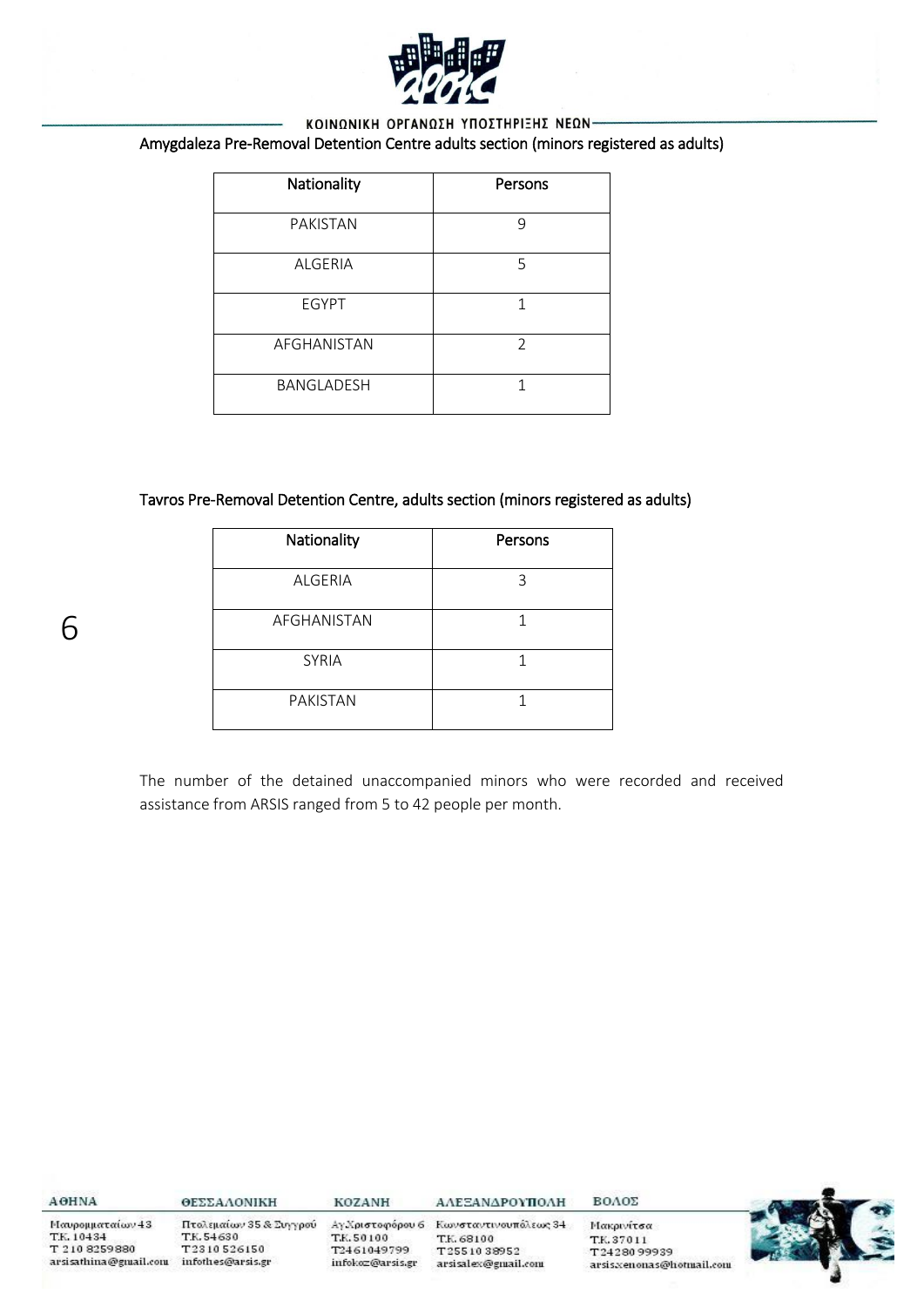#### ΚΟΙΝΩΝΙΚΗ ΟΡΓΑΝΩΣΗ ΥΠΟΣΤΗΡΙΞΗΣ ΝΕΩΝ· MINORS DETAINE



In 2017, the duration of detention of the above minors before being placed to accommodation structures ranged from a few days to two months until September 2017, while, after October, it even exceeded, in some cases, two months. It was found that some (seven (7) registered by ARSIS) minors were held for very long periods of time in the Corinth Pre-Removal Detention Centres and in detention centres of regional police departments, before being transferred to the Amygdaleza Pre-Removal Detention Centre. Indicatively, an unaccompanied minor, being a Pakistani national, was held in the Corinth Pre-Removal Detention Centre for 6 months and 13 days before being transferred to the Police Department of Loutraki, where was detained for 24 days and, finally, being transferred to the juvenile section of Amygdaleza Pre-Removal Detention Centre, where he was submitted to a age assessment test.

The duration of detention and the number of unaccompanied minors shows an upward trend in the second half of 2017, which rises alarmingly from July 2017. We would like to recall that, in December 2016, the Amygdaleza Juvenile Detention Centre and, in January 2017, safe zones were created inside the open Hotspots to directly place unaccompanied minors instead of being placed in custody. However, meanwhile, the juvenile section was set up inside the Amygdaleza Pre-Removal Detention Centre, i.e. a detention centre intended for minors. The above change in the administrative practice is also reflected in the monthly data of ARSIS, as, in January 2017, the unaccompanied minors, either administrative detainees in view of return procedures or under "protective custody", were transferred to Amygdaleza Pre-Removal Detention Centre, where they stayed for a few days, before being placed mainly to safe zones inside the open Hotspots. From February 2017, detention time and the number of unaccompanied minors in custody began again to grow.

**AOHNA** ΘΕΣΣΑΛΟΝΙΚΗ Μαυρομματαίων 43 T.K. 10434 T.K.54630 T 210 8259880 T2310526150

7

**KOZANH** Πτολεμαίων 35 & Συγγρού T.K. 50100 T2461049799 arsisathina@gmail.com infothes@arsis.gr infokoz@arsis.gr ΑΛΕΞΑΝΔΡΟΥΠΟΛΗ

Αγ.Χριστοφόρου 6 Κωνσταντινουπόλεως 34 TE. 68100 T2551038952 arsisalex@gmail.com

**Μακρινίτσα** TE 37011 T2428099939 arsisxenonas@hotmail.com

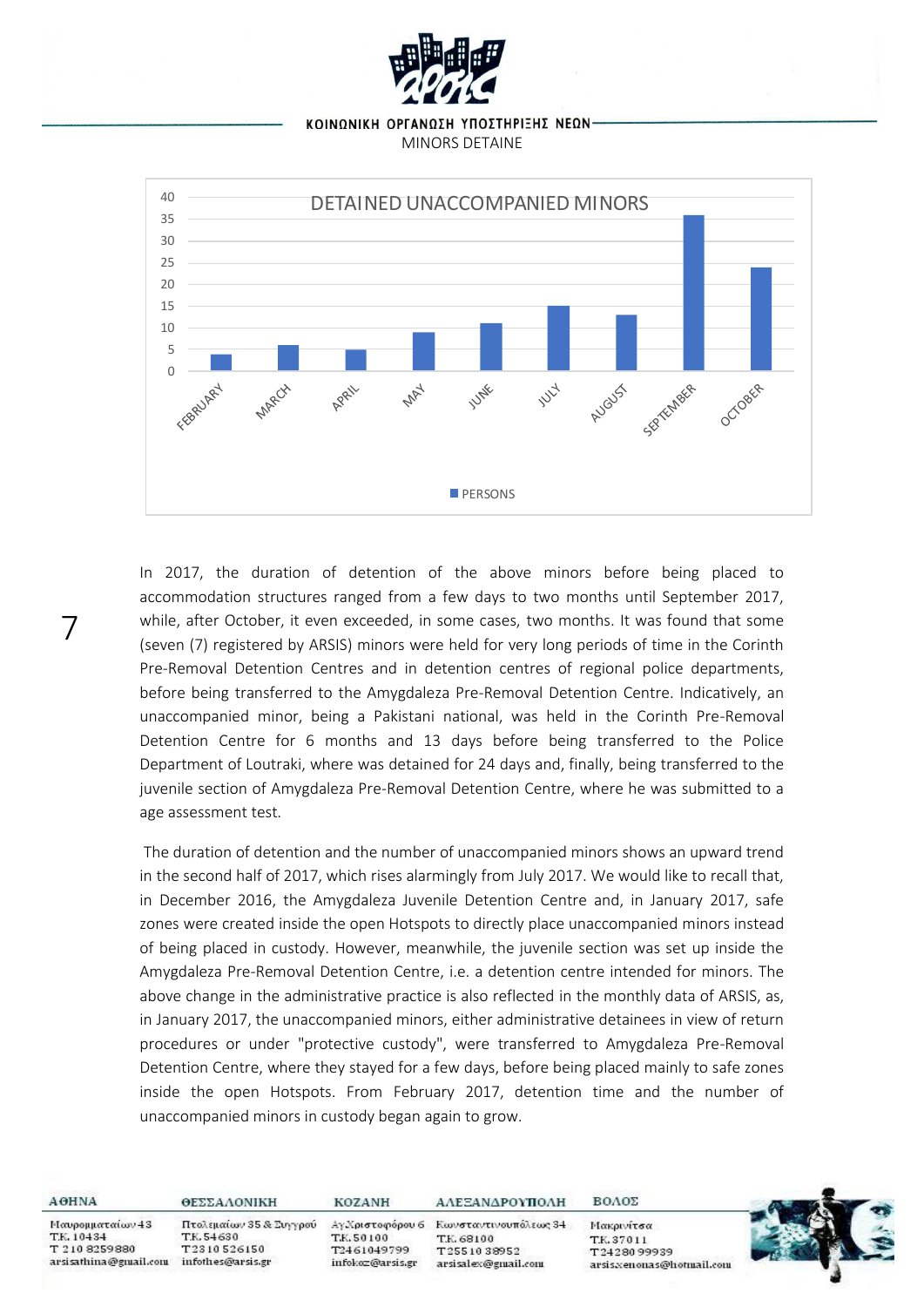

| <b>MONTH</b>     | PERSONS        | PLACEMENT      | <b>DETENTION PERIOD</b> |
|------------------|----------------|----------------|-------------------------|
| FEBRUARY         | $\overline{4}$ | $\overline{4}$ | 15-20 days              |
| <b>MARCH</b>     | 6              | 6              | 15-20 days              |
| APRIL            | 5              | 5              | 15-20 days              |
| <b>MAY</b>       | 9              | $\overline{7}$ | $1$ month +             |
| <b>JUNE</b>      | 11             | $\overline{9}$ | 1-1.5 months            |
| JULY             | 15             | 10             | 1-1.5 months            |
| <b>AUGUST</b>    | 13             | 6              | 1-1.5 months            |
| <b>SEPTEMBER</b> | 36             | 8              | 2 months                |
| <b>OCTOBER</b>   | 24             | 11             | 2 months                |
| <b>NOVEMBER</b>  | 24             | 15             | 2 weeks $-2.5$ months   |
| <b>DECEMBER</b>  | 21             | 6              | 2 months                |



| <b>AOHNA</b>          | ΘΕΣΣΑΛΟΝΙΚΗ             | KOZANH           | ΑΛΕΞΑΝΔΡΟΥΠΟΛΗ                        |
|-----------------------|-------------------------|------------------|---------------------------------------|
| Μαυρομματαίων 43      | Πτολεμαίων 35 & Συγγρού |                  | Αγλριστοφόρου 6 Κωνσταντινουπόλεως 34 |
| T.K. 10434            | T.K. 54630              | T.K.50100        | T.K. 68100                            |
| T 210 8259880         | T2310526150             | T2461049799      | T2551038952                           |
| arsisathina@gmail.com | infothes@arsis.gr       | infokoz@arsis.gr | arsisalex@gmail.com                   |

Μακρινίτσα T.K. 37011<br>T.Z. 37011 arsisxenonas@hotmail.com

ΒΟΛΟΣ



E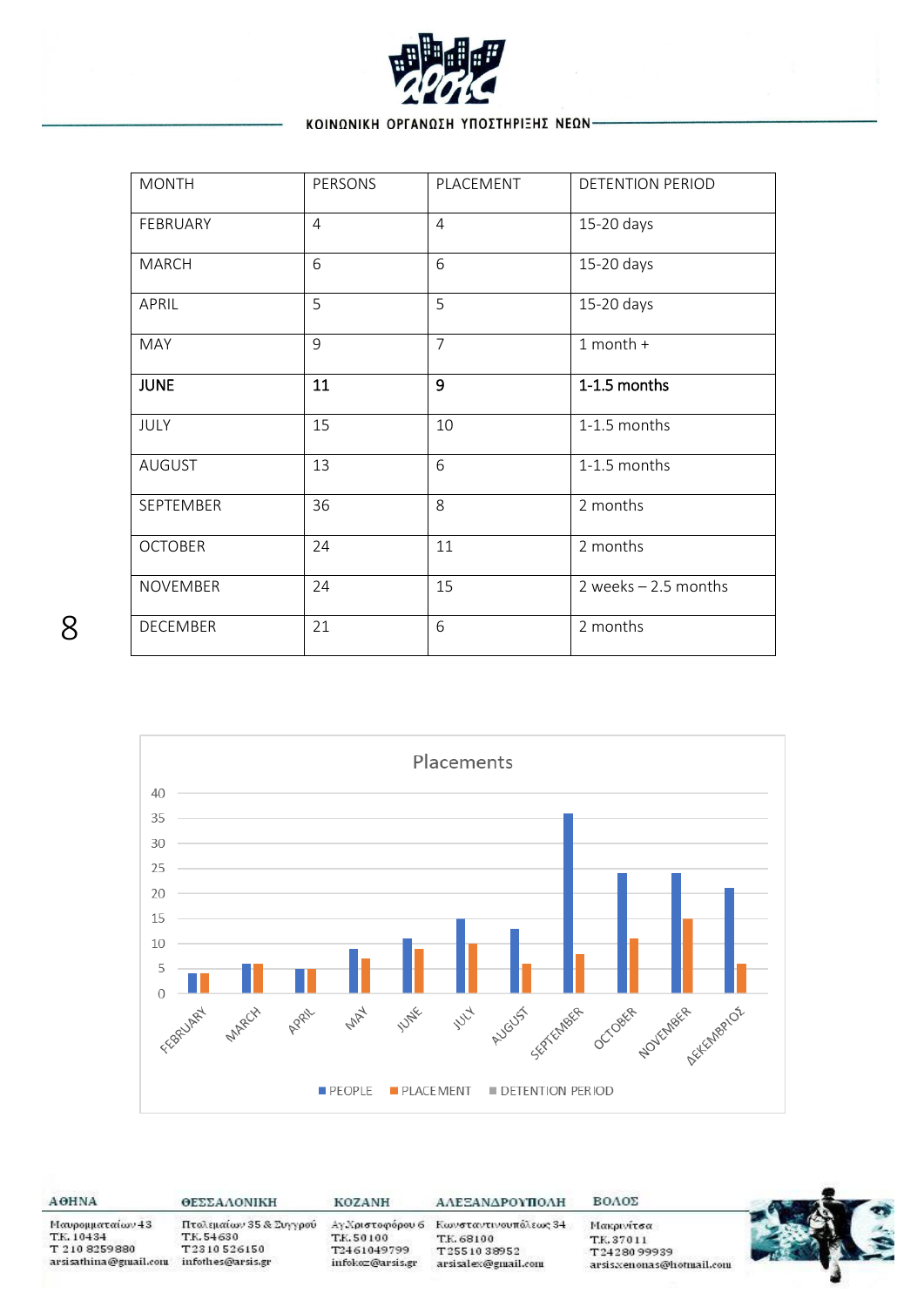

Detention of unaccompanied minors constitutes an illegal administrative practice: most of them, instead of being submitted to reception and identification processes and then be accommodated in suitable structures for minors, were arrested, while return and relevant detention decisions are issued resulting to their automatic registration in the National List of Unwanted Aliens [eighty-three (83) minors recorded by ARSIS) without taking into account their vulnerability as minors (aged 13-17 years, coming from Pakistan, Algeria, Afghanistan, Cameroon, Bangladesh, Serbia and Albania). In addition, there are also unaccompanied minors in detention who have already been registered by the Greek authorities and have residence documents, according to a systematic practice of the arrest authorities that detain minors on the grounds of "protective custody".

No guardian has been appointed for the above minors, nor does the Government provide any psychosocial support, legal assistance or information while there is no interpreter. Moreover, some (four -4- registered by ARSIS) of the above persons have been submitted to so-called "age assessment test" activated by a non-competent agency, i.e. by the Greek police, beyond any legal framework, guarantee or procedure.

#### 2. DETENTION OF FAMILIES

In the sector of Amygdaleza Pre-Removal Detention Centre, which is designated for the detention of families - it was originally formed to serve the needs of "voluntary return"- are now detained, in particular in the second half of 2017, families to be forcibly "returned" to the islands. The ARSIS team recorded and provided assistance to 5 single parent families (4 new mothers and 1 father with minor children, aged one to nine years), citizens of Iran, Syria, Iraq and Guinea, being asylum seekers in Greece. Return decisions or decisions to return to the Hotspots and/or Pre-Removal Detention Centres on the islands had been issued against them. Family children were toddlers and preschoolers held in totally inadequate and inhumane conditions. There are also people originated from countries(Syria, Iraq) for which there is provision for immediate protection against refoulement. We indicatively report a father with a minor child from Iraq, who was informed by members of the ARSIS team, and received assistance to register his asylum request; a written intervention has been submitted to the authorities; a shelter has been also requested and he was released.

#### Amygdaleza Pre-Removal Detention Centre, family section

| Nationality   | Persons               |
|---------------|-----------------------|
| <b>IRAN</b>   | 4 (2 children)        |
| <b>GUINEA</b> | 3 (2 children)        |
| <b>IRAQ</b>   | $2(1)$ child)         |
| <b>SYRIA</b>  | 2 $(1 \text{ child})$ |

**AOHNA** 

T.K. 10434

T 210 8259880

9

Μαυρομματαίων 43 Πτολεμαίων 35 & Συγγρού T.K. 54630 T2310526150 arsisathina@gmail.com infothes@arsis.gr

ΘΕΣΣΑΛΟΝΙΚΗ

**KOZANH** T.K. 50100 T2461049799 infokoz@arsis.gr ΑΛΕΞΑΝΔΡΟΥΠΟΛΗ

Αγ.Χριστοφόρου 6 Κωνσταντινουπόλεως 34 TE. 68100 T2551038952 arsisalex@gmail.com

**Μακρινίτσα** TE 37011 T2428099939 arsisxenonas@hotmail.com

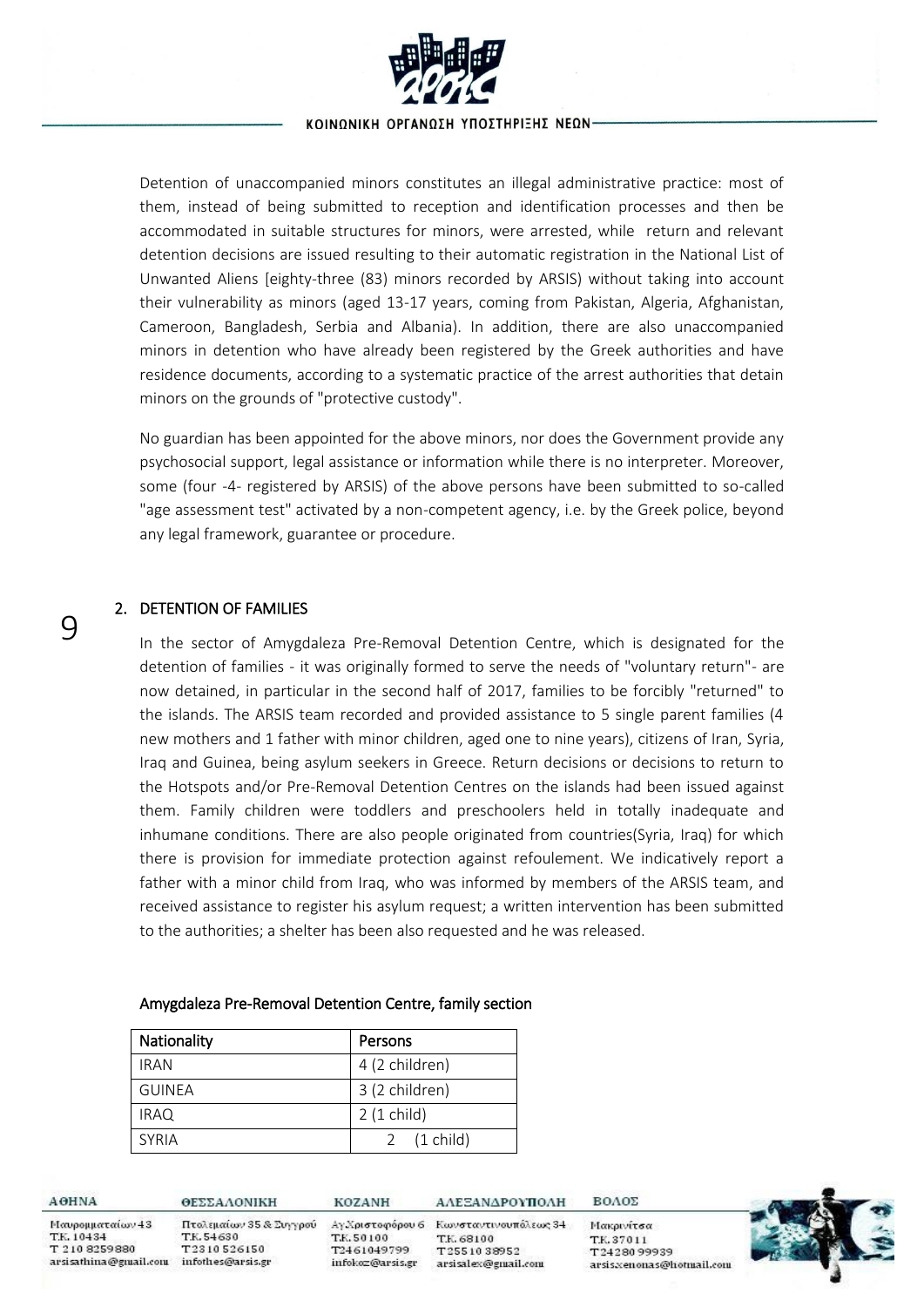

#### 3. DETENTION OF YOUNG MEN

During the period January-December 2017, as part of the visits to the Amygdaleza and Tavros Pre-Removal Detention Centres, the ARSIS team recorded and provided assistance to 53 young men (up to age 22, including particularly vulnerable patient cases). Out of them, 17 were detained in the Amygdaleza Pre-Removal Detention Centre and 36 were detained in the adults' section of Tavros Pre-Removal Detention Centre. Return and detention decisions had been issued against them and, later, many of them lodged an asylum request.

The time, since the asylum request was lodged, exceeds one month. Detention time of adult men far exceeds six months and, often, eight months, while we found variations in the duration of detention based on nationality. Specifically, the time of detention of adults coming from Morocco and Algeria exceeds the time of detention of adults from other nationalities (e.g. Pakistan, Afghanistan).

#### Adult Detainees (young men)

| Nationality    | Persons        |
|----------------|----------------|
| PAKISTAN       | 10             |
| <b>ALGERIA</b> | 12             |
| <b>EGYPT</b>   | 6              |
| <b>SYRIA</b>   | 13             |
| LEBANON        | $\mathbf{1}$   |
| AFGHANISTAN    | 4              |
| MOROCCO        | 3              |
| <b>TUNISIA</b> | $\mathbf{1}$   |
| PALESTINE      | $\overline{2}$ |
| <b>IRAN</b>    | $\mathbf{1}$   |

**AOHNA** 

T.K. 10434

Μαυρομματαίων 43

T 210 8259880

10

ΘΕΣΣΑΛΟΝΙΚΗ

T.K. 54630

arsisathina@gmail.com infothes@arsis.gr

T2310526150

**KOZANH** Πτολεμαίων 35 & Συγγρού Αγ.Χριστοφόρου 6 Κωνσταντινουπόλεως 34 T.K.50100 T2461049799 infokoz@arsis.gr

ΑΛΕΞΑΝΔΡΟΥΠΟΛΗ

T.K. 68100

T2551038952

arsisalex@gmail.com

**Μακρινίτσα** TE 37011 T2428099939 arsisxenonas@hotmail.com

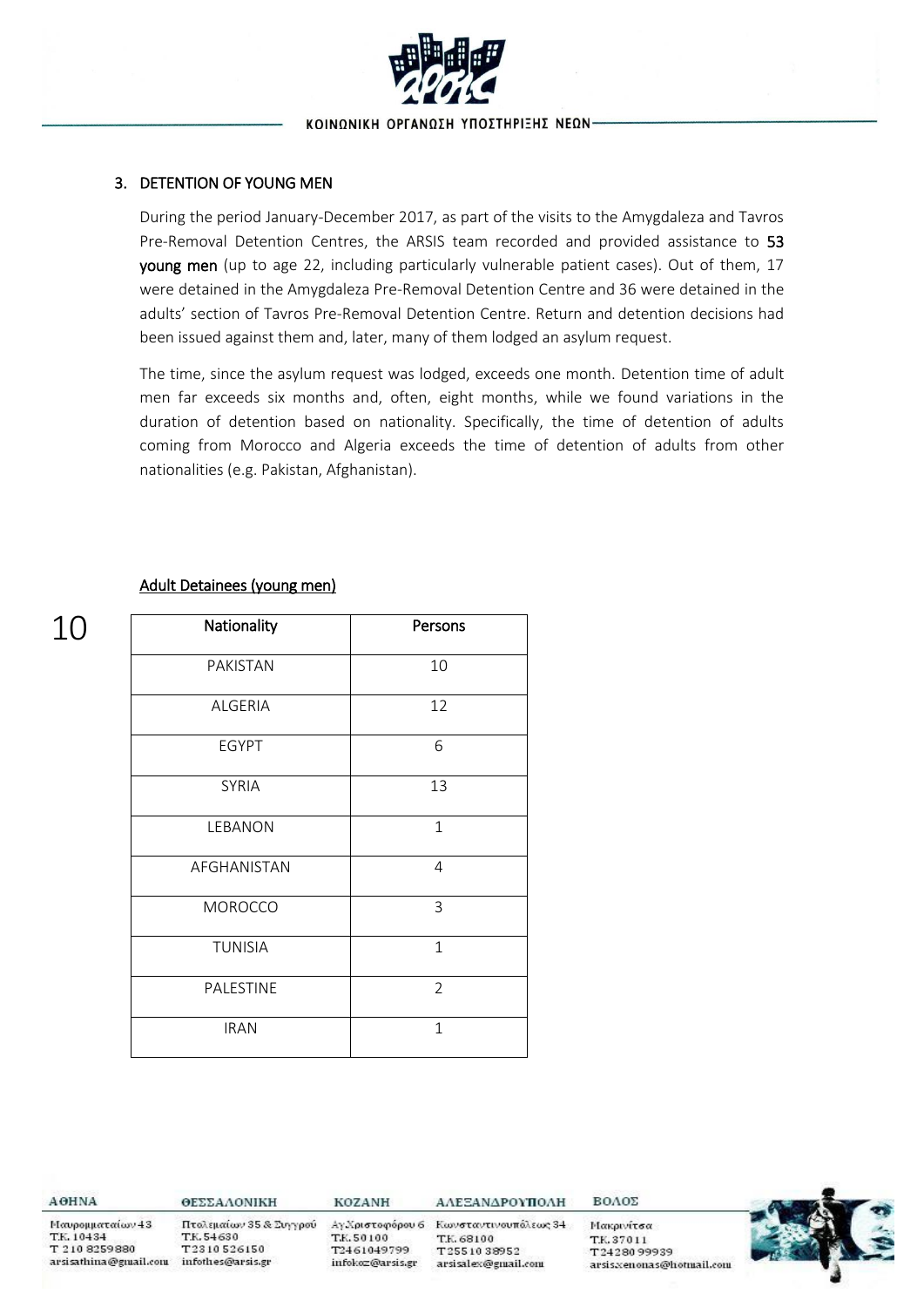



#### 11 • AMYGDALEZA PRE-REMOVAL DETENTION CENTRE

In the adult men's section of Amygdaleza Pre-Removal Detention Centre, the ARSIS team recorded and provided assistance to 17 young men citizens of Pakistan, Algeria, Egypt, Syria, Afghanistan, Morocco.

The cases are broken down as follows:

| Nationality    | Persons |
|----------------|---------|
| PAKISTAN       |         |
| ALGERIA        | ς       |
| <b>EGYPT</b>   | V       |
| <b>SYRIA</b>   | ς       |
| AFGHANISTAN    |         |
| <b>MOROCCO</b> |         |

#### -Amygdaleza Pre-Removal Detention Centre, adults section (men)

#### • TAVROS PRE-REMOVAL DETENTION CENTRE

In the adult men's section of Tavros Pre-Removal Detention Centre, the ARSIS team recorded and provided assistance to 36 young men citizens Pakistan, Syria, Algeria, Afghanistan, Egypt, Morocco, Lebanon, Tunisia, Palestine, Iran. Return and detention decisions had been issued against them and, later, many of them submitted an asylum request. The time, since the asylum request was lodged, exceeds one month.

| <b>AOHNA</b>          | ΘΕΣΣΑΛΟΝΙΚΗ             | <b>KOZANH</b>    | ΑΛΕΞΑΝΔΡΟΥΠΟΛΗ        | ΒΟΛΟΣ                    |  |
|-----------------------|-------------------------|------------------|-----------------------|--------------------------|--|
| Μαυρομματαίων 43      | Πτολεμαίων 35 & Συγγρού | Αγ.Χριστοφόρου 6 | Κωνσταντινουπόλεως 34 | <b>Μακρινίτσα</b>        |  |
| T.K. 10434            | T.K. 54630              | T.K.50100        | T.K. 68100            | T.K. 37011               |  |
| T 210 8259880         | T2310526150             | T2461049799      | T2551038952           | T2428099939              |  |
| arsisathina@gmail.com | infothes@arsis.gr       | infokoz@arsis.gr | arsisalex@gmail.com   | arsisxenonas@hotmail.com |  |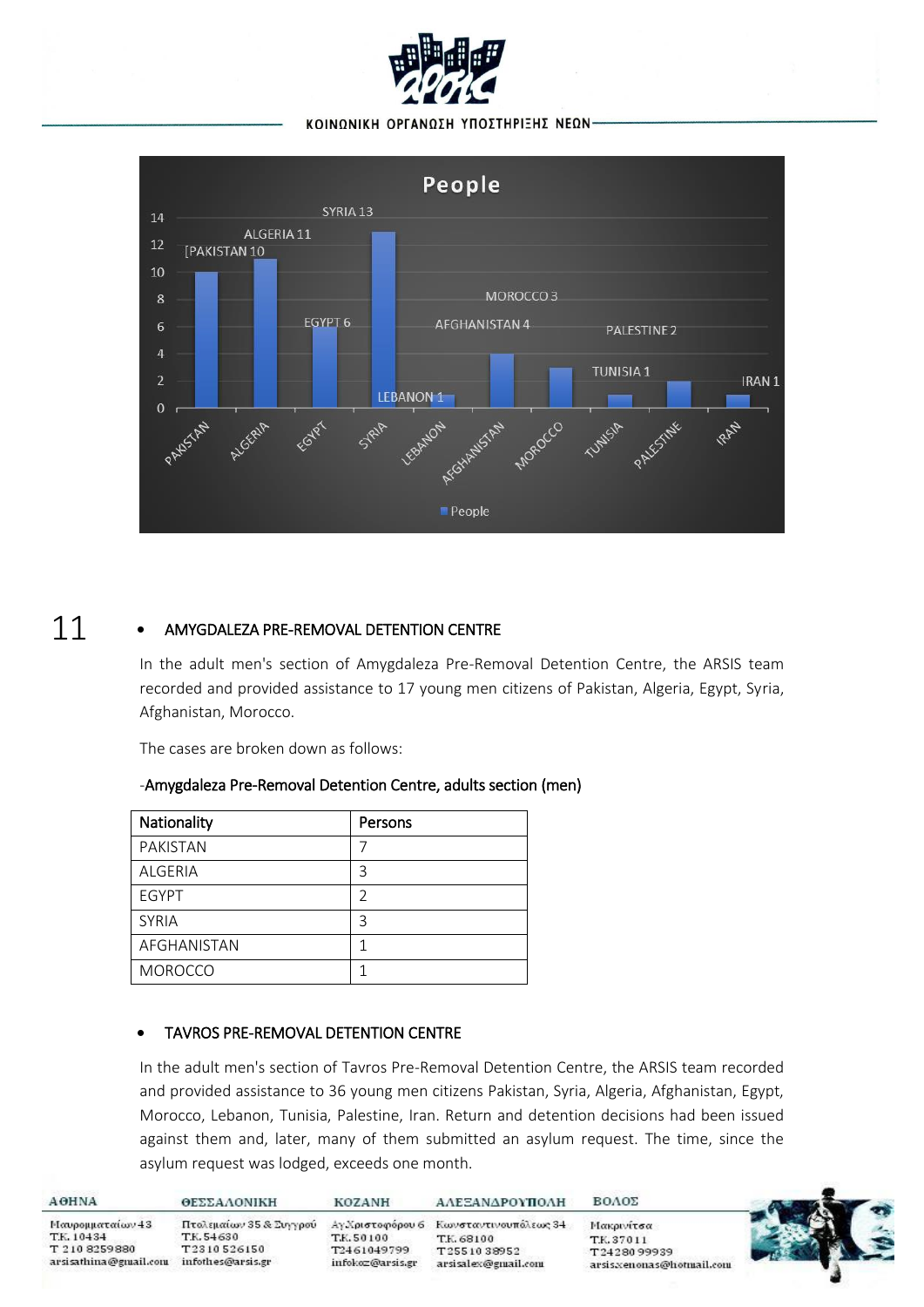

We found minors, who were registered as adults, and especially vulnerable adults, with very serious health problems (hepatitis, HIV carriers, neurological disorders and people with a disability) who have been held for long periods of time.

Examples include:

- The case of an Afghan citizen, who was arrested and detained for a period of about 2 months despite the ineffective detention, in view of the return procedures, in the past for 15 months, for whom objections to the detention were raised.

- The case of a Pakistani citizen with an artificial limb, who was being held after the decision rejecting his asylum request at second instance. An application for cancellation and suspension has been filed.

- The case of an Afghan citizen, who received assistance for the registration of his asylum request and was released.

- The case of an asylum-seeker Afghan citizen, who received assistance/representation during an interview for his asylum, was released and recognised as a refugee.

- The case of an Algerian citizen, being a cancer/renal patient, who received assistance/representation to lodge/accelerate a subsequent asylum and a removal of detention request. He was released and granted an Asylum Seeker's Card.

- In the Tavros Pre-Removal Detention Centre, we also found an unaccompanied minor, who, although listed as a minor, was apparently illegally detained in the adult section, for whom a written intervention/objection was made; he was later moved to the juvenile section in Amygdaleza and then to safe zone in Schisto.]

In detail:

#### Tavros Pre-Removal Detention Centre, adults section (men)

| Nationality    | Persons        |
|----------------|----------------|
| ALGERIA        | 9              |
| <b>SYRIA</b>   | 10             |
| LEBANON        | $\mathbf{1}$   |
| <b>TUNISIA</b> | $\mathbf{1}$   |
| PALESTINE      | $\overline{2}$ |
| <b>MOROCCO</b> | $\overline{2}$ |
| <b>EGYPT</b>   | $\overline{4}$ |
| AFGHANISTAN    | 3              |

**AOHNA** 

ΘΕΣΣΑΛΟΝΙΚΗ Μαυρομματαίων 43 T.K. 10434 T 210 8259880

Πτολεμαίων 35 & Συγγρού T.K. 54630 T2310526150 arsisathina@gmail.com infothes@arsis.gr

**KOZANH** Αγ.Χριστοφόρου 6 Κωνσταντινουπόλεως 34 T.K. 50100 T2461049799 infokoz@arsis.gr

ΑΛΕΞΑΝΔΡΟΥΠΟΛΗ

TE. 68100

T2551038952

arsisalex@gmail.com

**Μακρινίτσα** TE 37011 T2428099939 arsisxenonas@hotmail.com

ΒΟΛΟΣ



12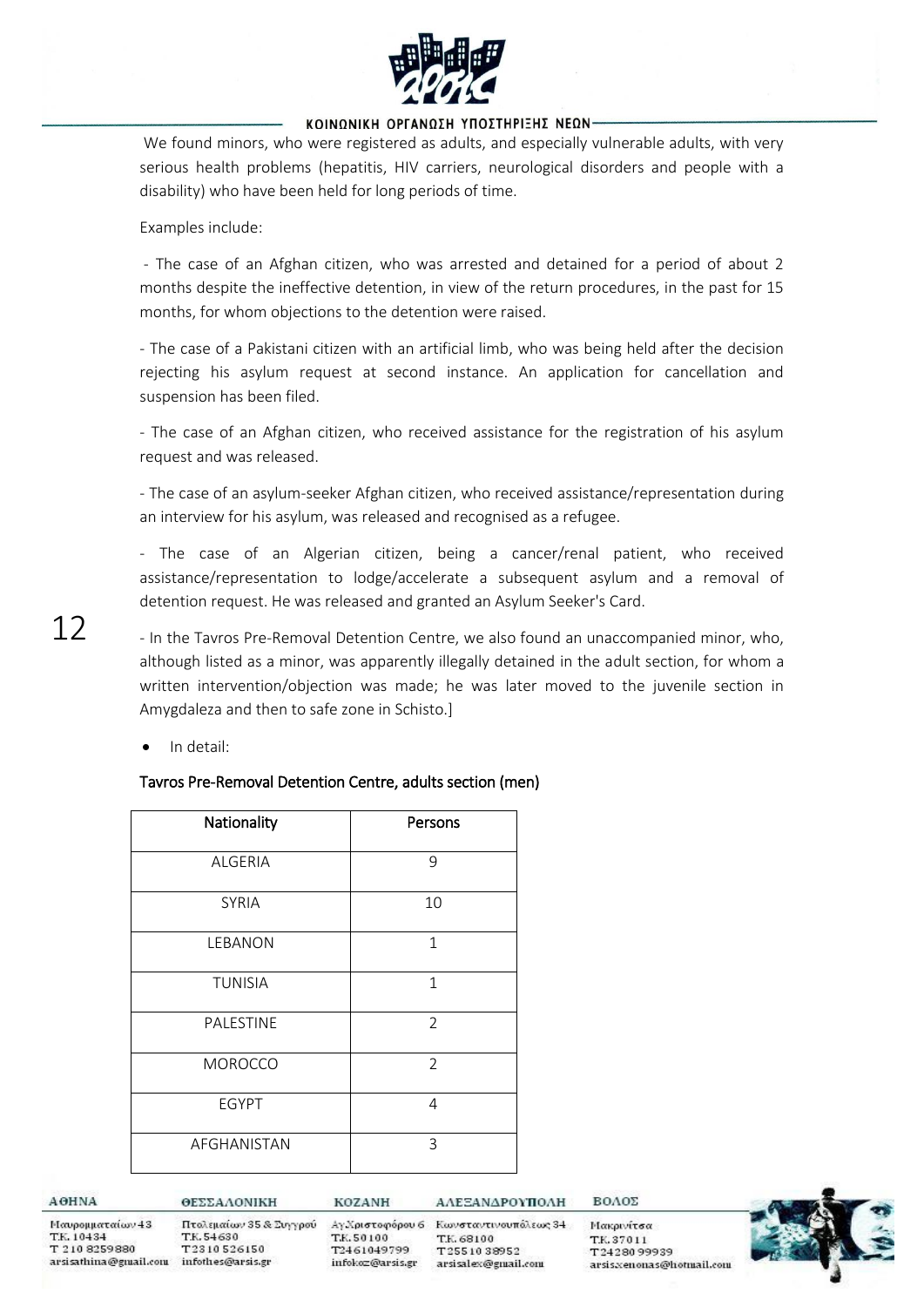

| <b>IRAN</b> |  |
|-------------|--|
| PAKISTAN    |  |

#### 4. DETENTION OF ADULT WOMEN IN TAVROS PRE-REMOVAL DETENTION CENTRE

A large number of women is being held in Tavros Pre-Removal Detention Centre for long periods (up to 4 months). Among them, several women are victims of abuse, suffer from serious psychological problems and are under treatment. Return and detention decisions have been issued against them and, later, many of them lodged an asylum request. The time, for the asylum request to be registered, exceeds one month.

During the reference period, the ARSIS team recorded and provided assistance to 26 young women from Syria, Georgia, Algeria, Albania, Nigeria, the Philippines, Bulgaria, Morocco, Ukraine, Ethiopia, Iran, Democratic Republic Congo.

#### 13 Tavros Pre-Removal Detention Centre, adult section (women)

#### Adults (women)

| Nationality        | Persons        |
|--------------------|----------------|
| <b>SYRIA</b>       | 6              |
| <b>GEORGIA</b>     | 6              |
| <b>ALGERIA</b>     | $\mathbf{1}$   |
| ALBANIA            | $\mathbf{1}$   |
| <b>NIGERIA</b>     | $\overline{2}$ |
| <b>PHILIPPINES</b> | $\mathbf{1}$   |
| <b>BULGARIA</b>    | $\mathbf{1}$   |
| <b>MOROCCO</b>     | $\overline{2}$ |
| <b>UKRAINE</b>     | $\overline{2}$ |
| <b>ETHIOPIA</b>    | $\mathbf{1}$   |
| <b>IRAN</b>        | $\mathbf{1}$   |

AOHNA

T.K. 10434

ΘΕΣΣΑΛΟΝΙΚΗ Μαυρομματαίων 43 T 210 8259880

Πτολεμαίων 35 & Συγγρού T.K. 54630 T2310526150 arsisathina@gmail.com infothes@arsis.gr

Αγ.Χριστοφόρου 6 Κωνσταντινουπόλεως 34 T.K.50100 T2461049799 infokoz@arsis.gr

**KOZANH** 

ΑΛΕΞΑΝΔΡΟΥΠΟΛΗ

T.K. 68100

T2551038952

arsisalex@gmail.com

ΒΟΛΟΣ

**Μακρινίτσα** TE 37011 T2428099939 arsisxenonas@hotmail.com

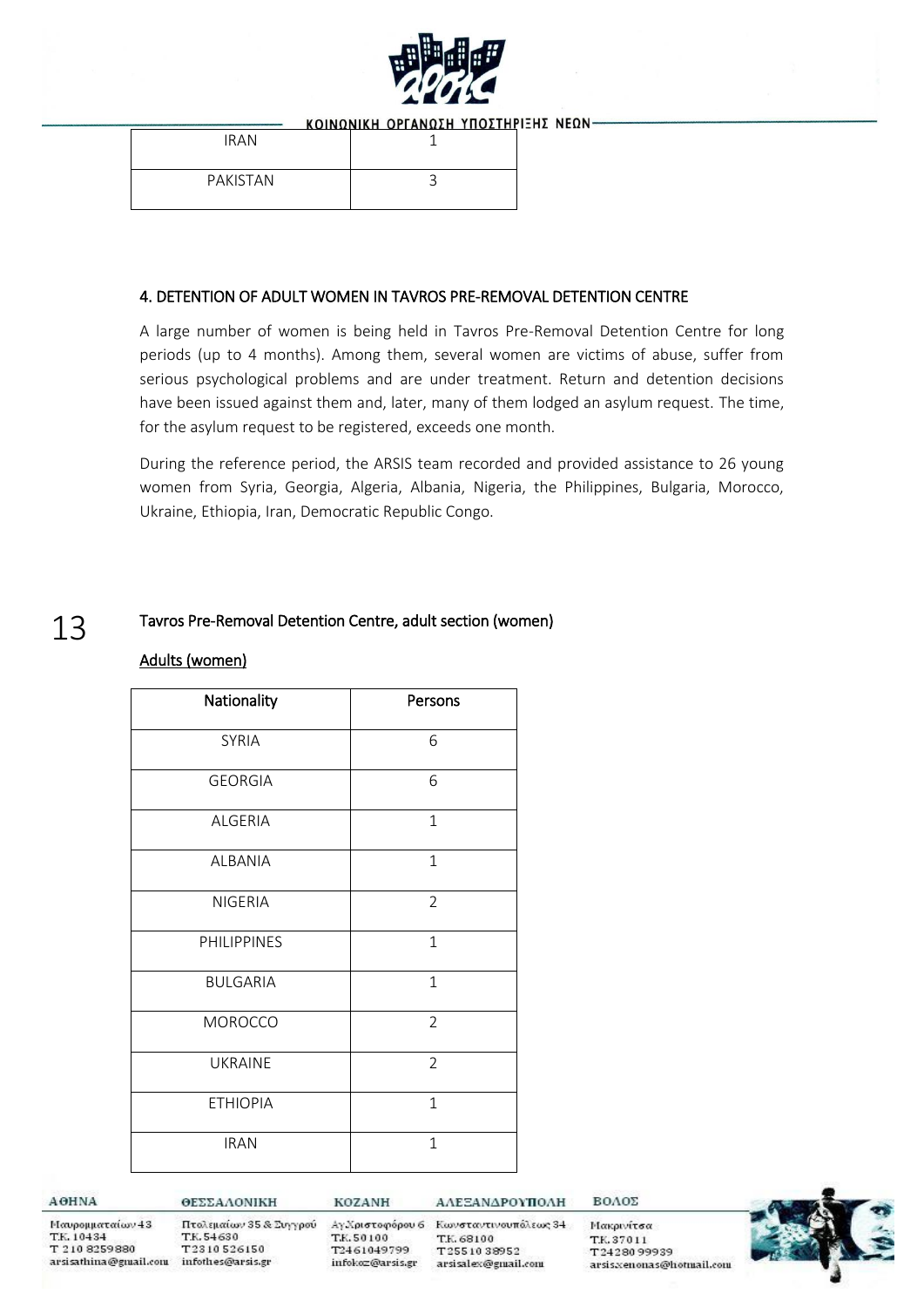

|           | N |  |
|-----------|---|--|
| D R CONGO |   |  |
|           |   |  |



# 14

Those women received information, legal assistance and psychosocial support from the members of the Athens team of ARSIS–Association for the Social Support of Youth.

[We indicatively report the following:

- The case of Moroccan citizen, mother of a one-year old child, who had been diagnosed as positive to the HIV virus and whose asylum process had been interrupted. Objections to detention were submitted, a guesthouse was found and she was released.
- The case of a Ukrainian citizen under psychiatric monitoring, who received information and assistance for the registration of her asylum request and then she was released.
- The case of a Syrian citizen, who received assistance before the court authorities to take her child, who had been placed in a guesthouse by way of a Public Prosecutor's order, and request asylum. She was released and resumed custody of her child.
- The case of a Syrian citizen, for whom an application for having the geographical restriction (Samos) lifted was lodged. She was released and is now hosted in Lavrio with her husband.]
- The case of a Moroccan citizen suffering from tuberculosis, requesting asylum, for whom an an application for having the geographical restriction (Chios) lifted was lodged. She was released]

| AOHNA                                                                    | ΘΕΣΣΑΛΟΝΙΚΗ                                                             | <b>KOZANH</b>                                | ΑΛΕΞΑΝΔΡΟΥΠΟΛΗ                                                                             | ΒΟΛΟΣ                                                                      |  |
|--------------------------------------------------------------------------|-------------------------------------------------------------------------|----------------------------------------------|--------------------------------------------------------------------------------------------|----------------------------------------------------------------------------|--|
| Μαυρομματαίων 43<br>T.K. 10434<br>T 210 8259880<br>arsisathina@gmail.com | Πτολεμαίων 35 & Συγγρού<br>TK.54630<br>T2310526150<br>infothes@arsis.gr | T.K.50100<br>T2461049799<br>infokoz@arsis.gr | Αγ.Χριστοφόρου 6 Κωνσταντινουπόλεως 34<br>T.K. 68100<br>T2551038952<br>arsisalex@gmail.com | <b>Μακρινίτσα</b><br>T.K. 37011<br>T2428099939<br>arsisxenonas@hotmail.com |  |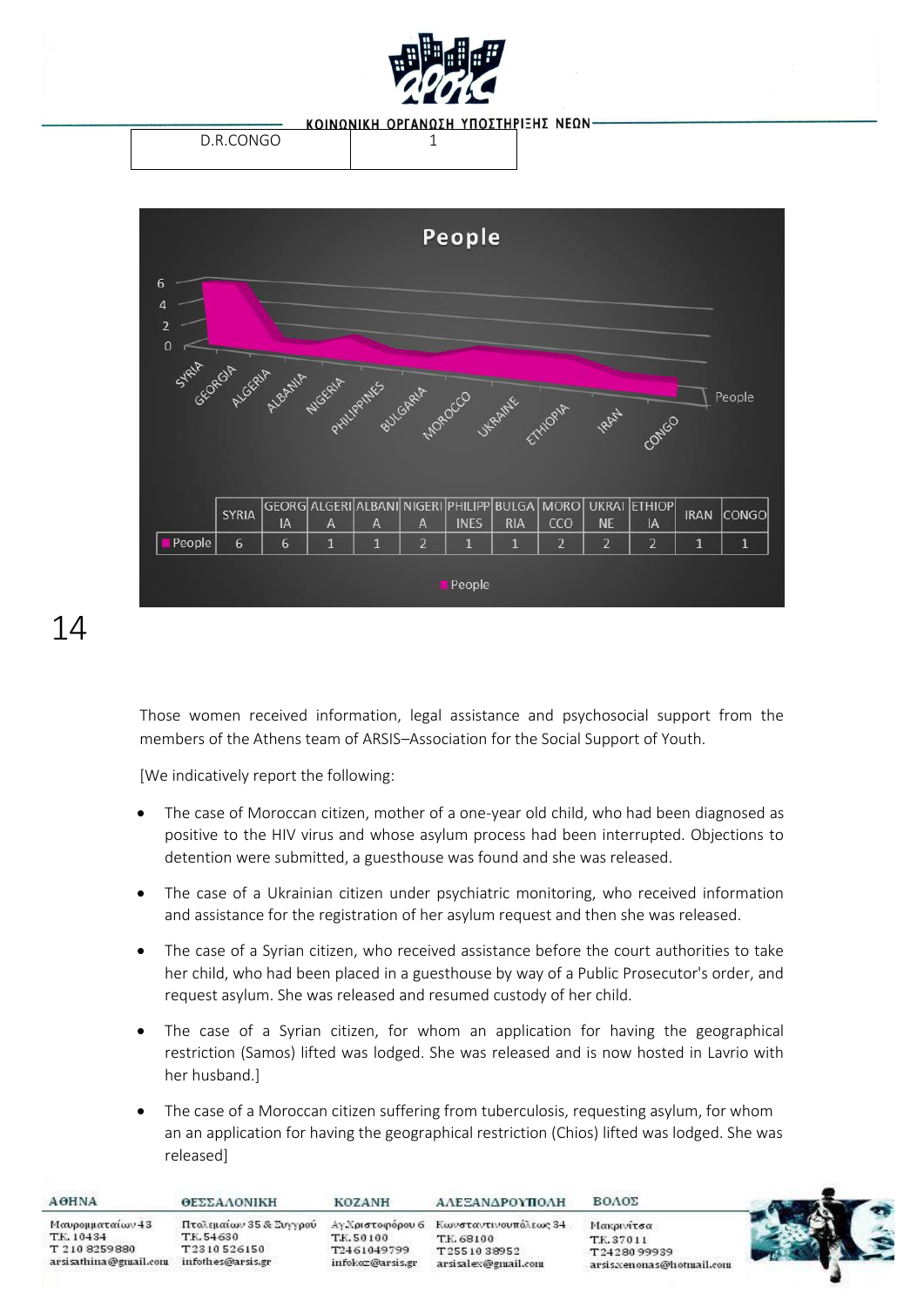

#### DETENTION CONDITIONS

Detention conditions in the above Pre-Removal Detention Centres of Amygdaleza and Tavros throughout the reference period present serious irregularities and deficiencies resulting in the systematic violation of fundamental rights of administrative detainees, being thirdcountry citizens, and are often inhuman and degrading treatment.

These shortcomings and violations are presented mainly in the following areas.

#### A. Juvenile detainees

Minors are held in the 8th wing of Amygdaleza Pre-Removal Detention Centre. According to the international, EU and national legal framework, in principle, minors should not be detained, while the prescribed specific guarantees should be met, which are intended to provide fuller protection to the vulnerable social group of unaccompanied minors.

The detention regime for unaccompanied minors is particularly problematic. First, their detention is illegal as, instead of being submitted to reception and identification procedures and then accommodated in structures suitable for their age, they get arrested and are subject to return procedures. In other words, a return decision is issued against them without taking into account their vulnerability as minors, and then are placed in custody (in line with the fixed constant practice of the arrest authorities that detain minors on the grounds of "protective custody"). In addition, many minors are submitted to the so-called "age assessment test" activated by a non-competent agency, i.e. by the Greek police, beyond any legal framework, guarantee or procedure.

Guardianship: No guardian has been appointed for the above minors, while the Public Prosecutor, acting as interim guardian of unaccompanied minors, cannot, ipso facto, exercise the duties in question or have a substantial connection with them.

Health care: Shortcomings are also observed in the provision of health care to juvenile detainees. There is a doctor and a nurse [Monday to Friday (the doctor between 10.00 and 13.00 and the nurse between 9.00 and 13.00), serving the needs of all detainees in the Amygdaleza Pre-Removal Detention Centre. A psychiatrist and a dentist visit the Centre once and twice a week, respectively. Access to medical services is, nevertheless, problematic as there is no interpreter and visiting the doctor depends on the discretion and availability of guards. Examples include an incident of an unaccompanied minor found by the ARSIS team, who had been diagnosed with tuberculosis and was held in the same container along with other minors. A minor with scabies was held in the same container.

Interpreter/Information/Psychosocial support/Legal assistance: Unaccompanied minors held in Amygdaleza Pre-Removal Detention Centre are deprived of any psychosocial support and legal assistance from public services. No interpretation and information services are available either, resulting in the absence of any protective framework for juvenile detainees, as required by law and international standards. $1$ 

See Council of Europe, European Committee for the Prevention of Torture and Inhuman or Degrading Treatment or Punishment (CPT), CPT/Inf(99)12-part, "Minors deprived of their liberty", available at<https://rm.coe.int/16806ee498>

| <b>AOHNA</b>                                                             | ΘΕΣΣΑΛΟΝΙΚΗ                                                               | <b>KOZANH</b>                                | ΑΛΕΞΑΝΔΡΟΥΠΟΛΗ                                                                             | ΒΟΛΟΣ                                                                      |  |
|--------------------------------------------------------------------------|---------------------------------------------------------------------------|----------------------------------------------|--------------------------------------------------------------------------------------------|----------------------------------------------------------------------------|--|
| Μαυρομματαίων 43<br>T.K. 10434<br>T 210 8259880<br>arsisathina@gmail.com | Πτολεμαίων 35 & Συγγρού<br>T.K. 54630<br>T2310526150<br>infothes@arsis.gr | T.K.50100<br>T2461049799<br>infokoz@arsis.gr | Αγ.Χριστοφόρου 6 Κωνσταντινουπόλεως 34<br>T.K. 68100<br>T2551038952<br>arsisalex@gmail.com | <b>Μακρινίτσα</b><br>T.K. 37011<br>T2428099939<br>arsisxenonas@hotmail.com |  |

**.**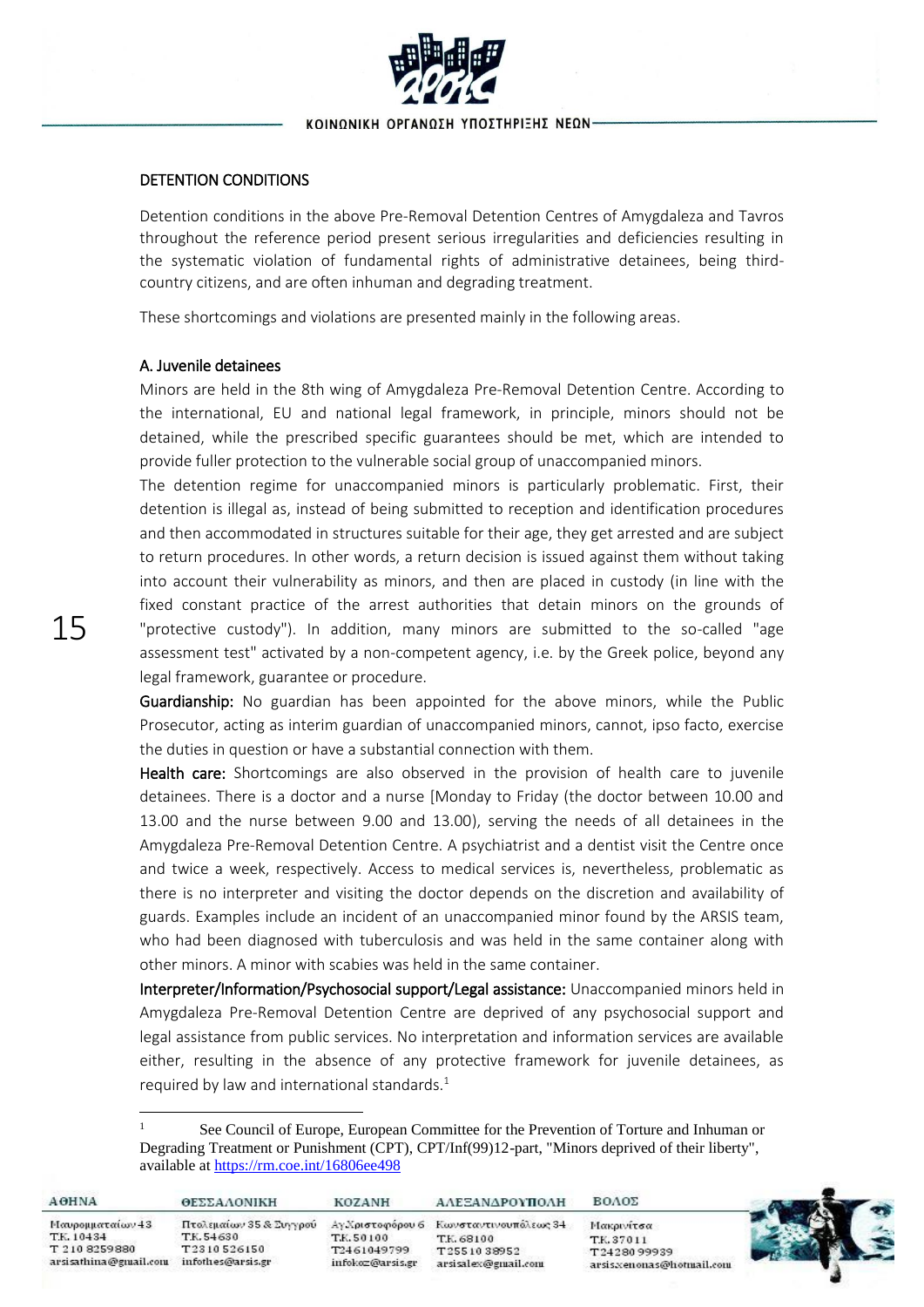

As to the detention areas, there are six containers used for minors. They have air conditioners installed, which were fully connected to a power unit in October 2017. Many children, during the reference period, slept on mattresses without sheets and covered themselves with woollen blankets (especially in July and August). Cases of illness from skin diseases (scabies) have been recorded, especially during the summer months, obviously, from the dirty mattresses. The related report was sent by the ARSIS intervention team to the Office of the Ombudsman-Circle of the Rights of the Child.

The areas used by minors are dirty, as, for a long time, there was no cleaning crew. The cleaning crew started work in November.

There is not even one table in the detention area for minors, while there are only a few chairs.

Personal hygiene/Nutrition: Upon entering the Centre, minors do not always receive personal hygiene items (soap, shower gel, towel, toothpaste, toothbrush). Meals are of low nutritional value. There is a lack of vegetables and fruit on the menu, while several times, when provided, they are of a very poor quality.

Contact: Moreover, juvenile detainees encounter difficulties in their communication with their relatives and friends. Although there is a card phone, many minors do not have money to buy a phone card, resulting in completely being deprived of their right to communicate.

Activities/Entertainment: No recreational activity is available to minors. Board games, books or Internet access are not available. Arsis has offered a basketball hoop which, however, has yet to be mounted, as no "safe" place for mounting it has been found.

#### B. ADULT DETAINEES

#### Detention areas:

 $\overline{\phantom{a}}$ 

- In Amygdaleza Pre-Removal Detention Centre, Section A and B are used for third-country adult men nationals. The detention area consists of containers, with two room each with a capacity of 4 persons each, and 2 toilets. Each room has a window with natural light and artificial light (bulb). However, rooms are not equipped with chairs and tables. With regard to the heating/cooling, not all air conditioning units are working in the rooms. There is no food court, place of worship or entertainment area.

- A separate area in Amygdaleza Pre-Removal Detention Centre is intended for detention of families. The detention area consists of containers, each of which has 2 rooms with a capacity of 4 persons each, and 2 toilets. The facilities are looked after, compared with the other sections in Amygdaleza (they feature wardrobes, outdoor stalls, games for children), however the conditions in other respects are similar with those of other detainees. There is also a playground, which is, however, outside the section, therefore most of the times it is not used, as parents and, therefore, kids do not have access.

- In Tavros Pre-Removal Detention Centre: - it is still serving as a Pre-Removal Detention Centre, despite the obvious unsuitability of the site (building with cells without natural light,

| <b>AOHNA</b>                                                             | ΘΕΣΣΑΛΟΝΙΚΗ                                                               | <b>KOZANH</b>                                | ΑΛΕΞΑΝΔΡΟΥΠΟΛΗ                                                                            | ΒΟΛΟΣ                                                                      |  |
|--------------------------------------------------------------------------|---------------------------------------------------------------------------|----------------------------------------------|-------------------------------------------------------------------------------------------|----------------------------------------------------------------------------|--|
| Μαυρομματαίων 43<br>T.K. 10434<br>T 210 8259880<br>arsisathina@gmail.com | Πτολεμαίων 35 & Συγγρού<br>T.K. 54630<br>T2310526150<br>infothes@arsis.gr | T.K.50100<br>T2461049799<br>infokoz@arsis.gr | Αγλριστοφόρου 6 Κωνσταντινουπόλεως 34<br>T.K. 68100<br>T2551038952<br>arsisalex@gmail.com | <b>Μακρινίτσα</b><br>T.K. 37011<br>T2428099939<br>arsisxenonas@hotmail.com |  |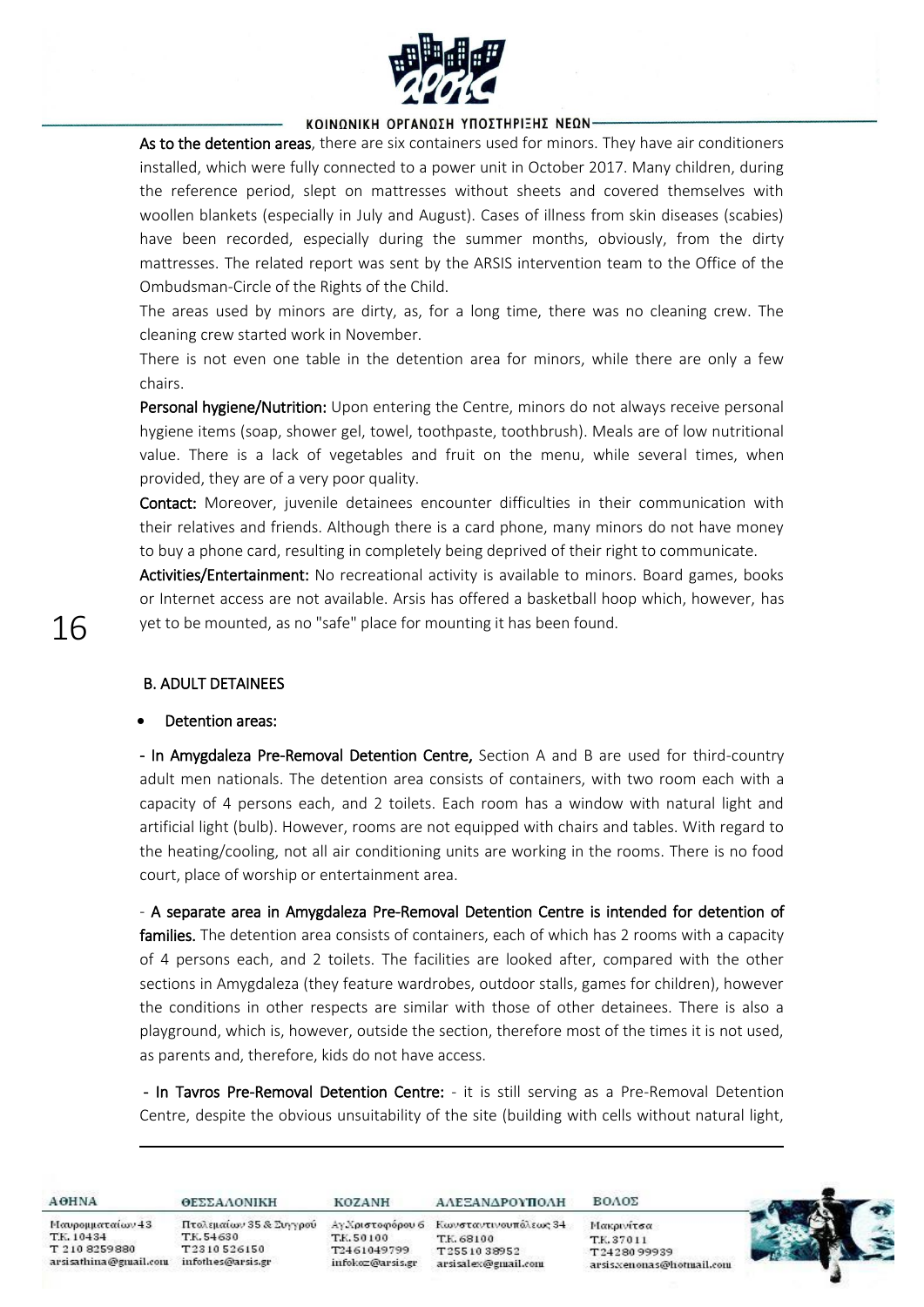

without adequate forecourt).<sup>2</sup> Detention sites are on the second and third floors and consist of cells. Most cells are indoor without natural lighting. Detention facilities are crowded with unacceptable sanitary conditions which has a direct impact on the health and psychological state of the detainees. Toilets and showers are insufficient for the people who need to be covered and often show damage. Adult men are held on the second floor, while women and men with serious medical problems are held on the third floor. Moreover, the detention sites for women have only bars and no windows. Due to the intense cold, some of the women use blankets to protect themselves from cold because of the missing windows. Hence, the blankets that were provided, were not enough for all adult women detainees.

#### Hygiene and cleanliness of the area

There is a major problem with cleanliness in Amygdaleza Pre-Removal Detention Centre, as, for a long time, there was no cleaning crew. The cleaning crew started work in November.<sup>3</sup> That fact created problems to both the detainees and the security personnel. The detainees themselves took care of the cleanliness of the site, with a few cleaning products provided to them. There was a major problem, all these months, with garbage collection, resulting in health risks to both detainees and staff.

There was no cleaning crew until November in Tavros Pre-Removal Detention Centre either, resulting in the detainees being forced to clean themselves, with minimal means.

As regards the bedding to be provided to detainees, it is noted that there is a complete lack of bed linen, pillows and pillowcases. Detainees are forced to sleep on the mattresses that are never disinfected and are a source of germs and infections. Woollen blankets are provided (despite the high temperatures of the season), which in the Tavros Pre-Removal Detention Centre are not washed but simply stacked in an to be used by the next detainees. In Amygdaleza Pre-Removal Detention Centre, where there are laundries, an effort is made to wash all blankets with the assistance of detainees.

#### • Health care:

**.** 

Serious inadequacies and shortcomings are recorded in detainees' access to medical services in both Centres.

- In Amygdaleza Pre-Removal Detention Centre: There is a doctor and a nurse [Monday to Friday (the doctor from 10.00 to 13.00 and the nurse from 9.00 to 13.00), serving the needs of all detainees in Amygdaleza Pre-Removal Detention Centre. A psychiatrist and a dentist

TE. 68100

T2551038952

arsisalex@gmail.com

**AOHNA** 

T.K. 10434

T 210 8259880

17

ΘΕΣΣΑΛΟΝΙΚΗ Μαυρομματαίων 43 Πτολεμαίων 35 & Συγγρού T.K. 54630 T2310526150 arsisathina@gmail.com infothes@arsis.gr

**KOZANH** Αγ.Χριστοφόρου 6 Κωνσταντινουπόλεως 34 T.K.50100 T2461049799 infokoz@arsis.gr

ΑΛΕΞΑΝΔΡΟΥΠΟΛΗ

**Μακρινίτσα** TE 37011 T2428099939 arsisxenonas@hotmail.com



<sup>&</sup>lt;sup>2</sup> See also the recommendation of CPT to the Greek State for using P. Ralli only for short-term detention, CPT Report on its visit to Greece from 4 to 16 April 2013, p. 82, available at <https://rm.coe.int/1680696620>

<sup>3</sup> Pursuant to Article 11 of JMD No 8038/23/22-ιγ 4 "detention sites shall be cleaned by private cleaning crew on a daily basis, under the supervision of the detention centre's guards".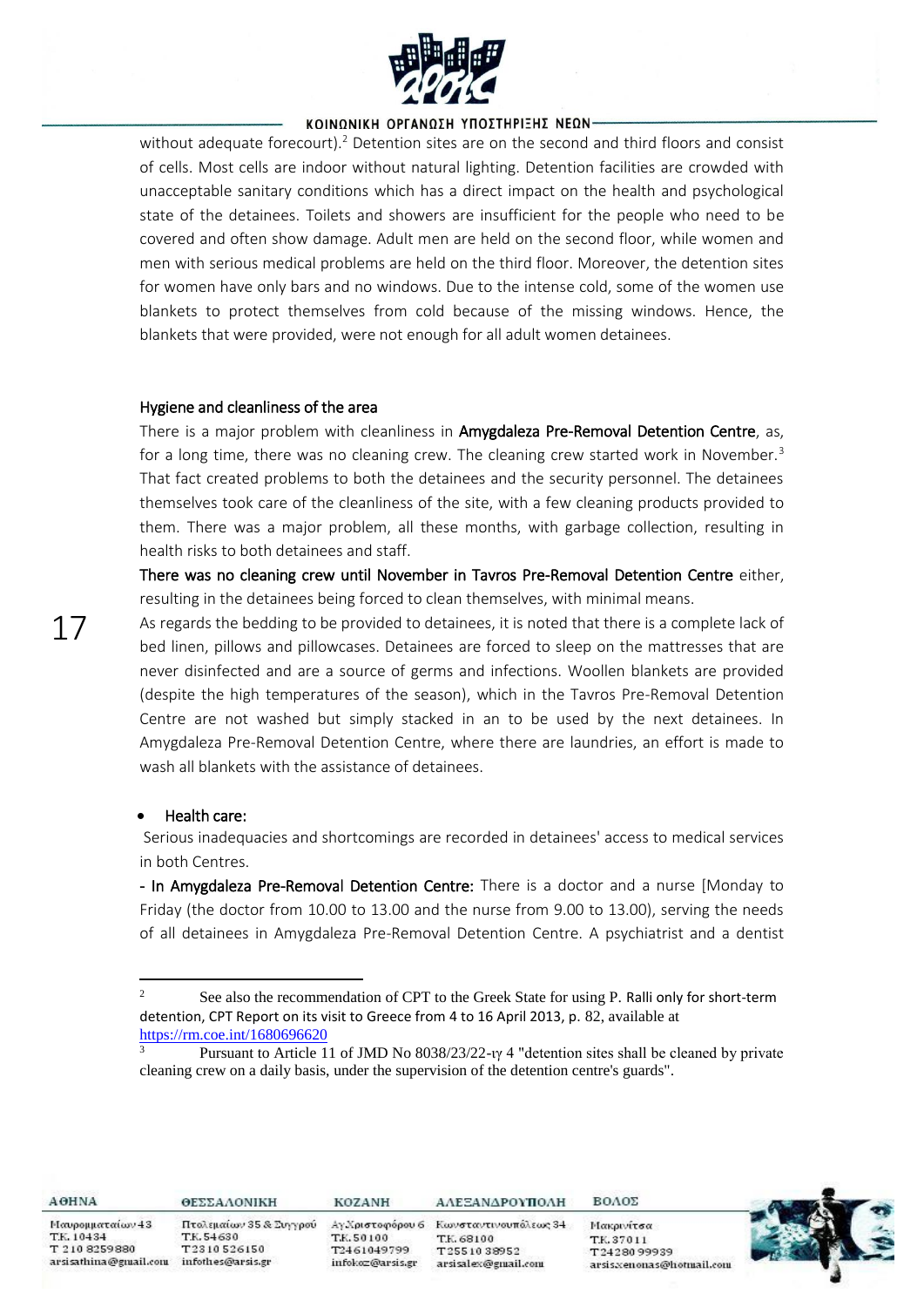

visit the Centre once and twice a week, respectively. Such staff and the hours during which they are present at the detention facilities are not sufficient to cover the needs of detainees. Moreover, access to medical services is problematic, as there is no interpreter, and visiting the doctor depends on the discretion and availability of guards.

#### - In Tavros Pre-Removal Detention Centre:

There is a paediatrician (!) and a nurse [Monday to Friday (the doctor from 10.00 to 13.00 and the nurse from 9.00 to 14.00)]. A psychiatrist is visiting the Centre once a week. However, such staff and the hours during which they are present at the detention facilities are not sufficient to cover the needs of detainees. We indicatively mention the case of a Moroccan citizen who, despite being disabled (on a wheelchair) and a case requiring psychiatric monitoring, remains in detention for more than a month in the Tavros Pre-Removal Detention Centre in completely inappropriate conditions. When he entered the Centre, he did not have any medical examination or psychological assessment, no detainee undergoes a medical examination at the time of entry but visits the doctor only after repeated requests. In this case, the above detainee was given the opportunity to undergo a psychiatric assessment only after the intervention by the ARSIS team.

At both Centres, there are special difficulties and problems recorded in the detainees' transfer to hospitals, even after they have been referred to by the doctor either for a diagnosis or for treatment, resulting in serious implications for the health of detainees. They are admitted in hospitals in only extremely severe cases, often with a great delay (cardiac arrest, attempted suicide, etc.).

In addition, it is noted that there is no medical examination of detainees upon entering the Detention Centres, while they visit the doctor only if they ask for it themselves and are heard and escorted - intervention by ARSIS is frequent and necessary to this end. Consequently, there is no early detection of vulnerable detainees, who require specific treatment. It should be noted that many times, when the detainee enters the Centre after hospitalisation, medical staff does not receive the medical record of the patient and are not updated for the specific detainee, who may need special medical care.

Lastly, there is a significant problem in the availability of medicines from the Hellenic Centre for Disease Control & Prevention, which is due - according to the medical staff - to serious shortcomings.

#### • Interpreter/Information/Psychosocial support/Legal assistance:

In both Centres, there is a complete lack of psychosocial support from a public body, as there are no social workers and psychologists, despite the express statutory provision on providing psychosocial care and assistance to detainees. And this occurs in a population that has largely symptoms of mental/psychiatric difficulties (increased anxiety, withdrawal, depression).

In both the Amygdaleza and Tavros Pre-Removal Detention Centres there is complete lack of interpretation services, thereby hindering the contact of detainees with both the medical staff and security personnel.

The detainees are unaware of their legal status and residency status in detention centres. They are not provided with information about their rights, the content of their documents served to them and the administrative or judicial appeals available to them. They are not

| AOHNA                                                                    | ΘΕΣΣΑΛΟΝΙΚΗ                                                               | <b>KOZANH</b>                                | ΑΛΕΞΑΝΔΡΟΥΠΟΛΗ                                                                            | ΒΟΛΟΣ                                                                      |  |
|--------------------------------------------------------------------------|---------------------------------------------------------------------------|----------------------------------------------|-------------------------------------------------------------------------------------------|----------------------------------------------------------------------------|--|
| Μαυρομματαίων 43<br>T.K. 10434<br>T 210 8259880<br>arsisathina@gmail.com | Πτολεμαίων 35 & Συγγρού<br>T.K. 54630<br>T2310526150<br>infothes@arsis.gr | T.K.50100<br>T2461049799<br>infokoz@arsis.gr | Αγλριστοφόρου 6 Κωνσταντινουπόλεως 34<br>T.K. 68100<br>T2551038952<br>arsisalex@gmail.com | <b>Μακρινίτσα</b><br>T.K. 37011<br>T2428099939<br>arsisxenonas@hotmail.com |  |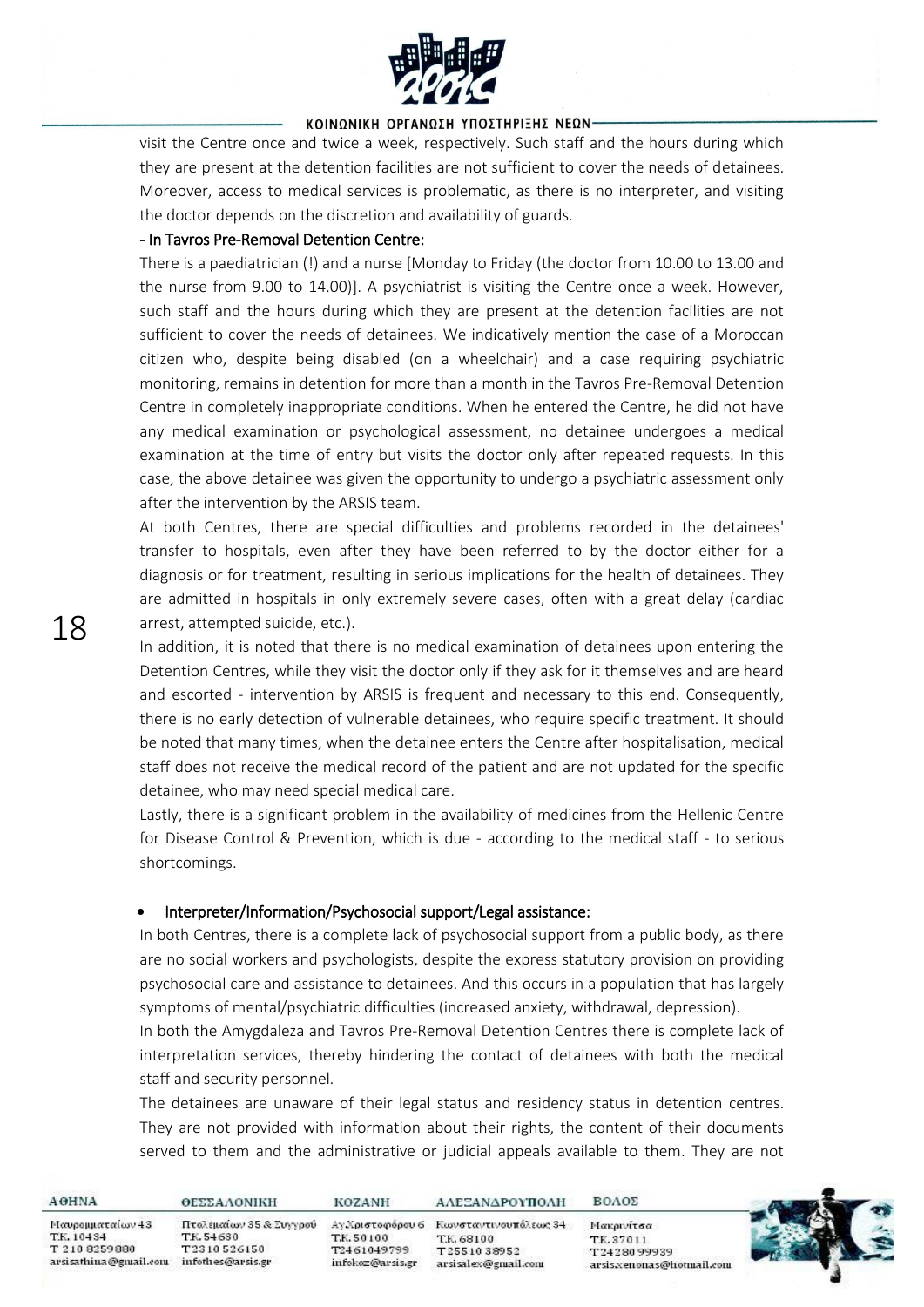

informed of the rules of operation of the Centre, the organisations providing free legal assistance, the international organisations to which they may appeal.

#### Personal hygiene/Nutrition.

Upon entering the two Pre-Removal Detention Centres, detainees do not always receive personal hygiene items (soap, shower gel, towel, toothpaste, toothbrush, toilet paper) despite the relevant statutory provision.<sup>4</sup> Detainees wash their clothes themselves with any soap they have, despite the washers in Amygdaleza Pre-Removal Detention Centre. The only exception is for women detainees, who use washers in Tavros Pre-Removal Detention Centre. The meals provided at both centres are of low nutritional value and are far from the eating habits of detainees, based on their cultural and religious identity. There is a lack of vegetables on the menu, while fruits are given only periodically and according to the offer, while several times, when provided, are of very poor quality.

In addition, there is no care for detainees who must have specific nutrition, due to health problems.

In Amygdaleza, detainees cover their necessities, by paying the respective price, from a "mini market", as they call it: a small truck comes to the Pre-Removal Detention Centre and supplies them with cigarettes, paper, croissants and coffee.

In Tavros Pre-Removal Detention Centre, detainees cover their necessities by paying the respective price every Thursday.

#### • Yarding/Outdoor Exercise

- In Amygdaleza Pre-Removal Detention Centre, detainees can exercise throughout the day at an area enclosed by containers. Despite that possibility, there are no shades resulting in the exercise becoming impossible during very hot or rainy days.

- In Tavros Pre-Removal Detention Centre, there is no provision on daily exercise, but only on some days, in the morning or afternoon, while according to reports detainees have no exercise at all over the weekend. The exercise lasts between 15 and 30 minutes depending on the availability/mood of police shift. Morning exercise starts in the morning when most detainees are sleeping, so more than half of them miss morning exercise. The can have exercise time is only during the afternoon.

#### • Clothing and footwear

There are shortcomings in the clothing and footwear in both Centres. Many detainees reported to us that they have only the clothes they wore on the day of their arrest. Some bodies of the Civil Society offer clothing and shoes, but of course they are not enough to meet the needs of all detainees.

• Contact

**.** 

See Article 11 of JMD on the establishment and operation of the Pre-Removal Detention Centres.

| <b>AOHNA</b>          | ΘΕΣΣΑΛΟΝΙΚΗ             | <b>KOZANH</b>    | ΑΛΕΞΑΝΔΡΟΥΠΟΛΗ        | ΒΟΛΟΣ                    |  |
|-----------------------|-------------------------|------------------|-----------------------|--------------------------|--|
| Μαυρομματαίων 43      | Πτολεμαίων 35 & Συγγρού | Αγ.Χριστοφόρου 6 | Κωνσταντινουπόλεως 34 | <b>Μακρινίτσα</b>        |  |
| T.K. 10434            | T.K. 54630              | T.K.50100        | T.K. 68100            | T.K. 37011               |  |
| T 210 8259880         | T2310526150             | T2461049799      | T2551038952           | T2428099939              |  |
| arsisathina@gmail.com | infothes@arsis.gr       | infokoz@arsis.gr | arsisalex@gmail.com   | arsisxenonas@hotmail.com |  |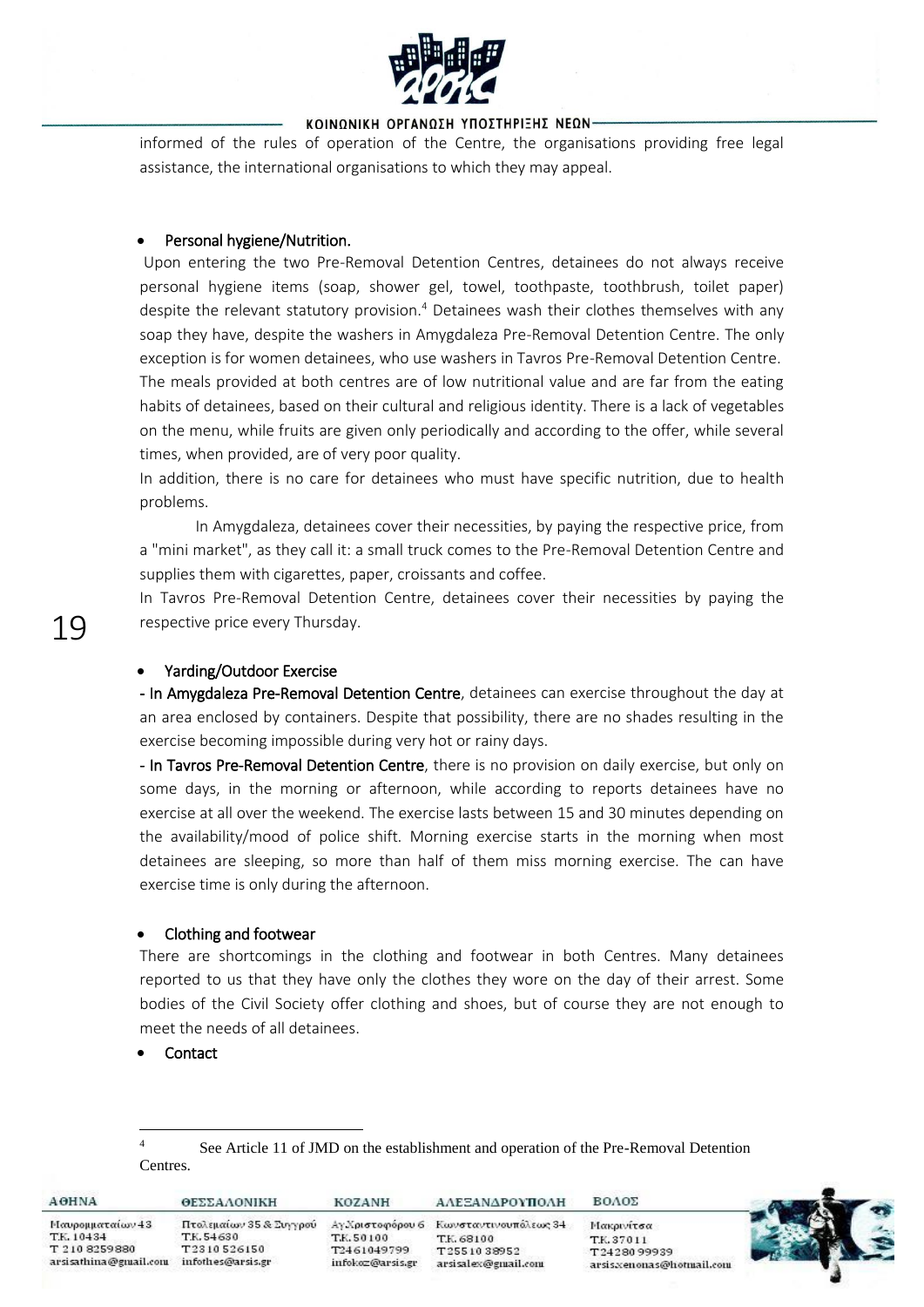

Moreover, difficulties are encountered by detainees in communicating with their relatives and friends. Although there is a card phone, many detainees do not have money to buy a phone card, resulting in completely being deprived of their right to communicate.

#### • Activities/Entertainment

There is a complete lack of recreational, sports and other activities at both Detention Centres. The law explicitly stipulates the provision of entertainment (board games, debates, etc.), the function of a lending library with books in foreign languages, and the ability to read newspapers.<sup>5</sup> In Amygdaleza Pre-Removal Detention Centre, two volleyball nets have been fitted, where detainees can play.

----------------------------------------------------------------------

In conclusion, from the above findings of the Athens team of "ARSIS", which in 2017 implemented an intervention programme in the Amygdaleza and Tavros Pre-Removal Detention Centres, it may be seen that detention conditions in both Centres are unacceptable and constitute inhuman and degrading treatment.

ARSIS continues its interventions before all relevant public bodies for the termination of the unacceptable practice of detention of unaccompanied minors and their prompt accommodation in appropriate protective structures, as well as for the termination of the practice of detention of vulnerable persons (such as families, patients, disabled persons, victims of trafficking, single women, etc.) and for being accommodated in appropriate structures in the mainland.

ARSIS also continues its interventions for the compliance with legality as regards the administrative detention of adults, which is systematically violated both with respect to the enforcement process and continuation of the measure of detention, and the conditions of detention, which, according to our findings, are often inhumane and degrading treatment. Legality imposes detention as an exception, even during the return process and only where the ability to impose alternative measures has been exhausted, which should at last be implemented.

<sup>5</sup> See Article 13 of the JMD on the establishment and operation of the Pre-Removal Detention Centre.

| AOHNA                 | <b>ΘΕΣΣΑΛΟΝΙΚΗ</b>      | <b>KOZANH</b>    | ΑΛΕΞΑΝΔΡΟΥΠΟΛΗ        | ΒΟΛΟΣ                    |  |
|-----------------------|-------------------------|------------------|-----------------------|--------------------------|--|
| Μαυρομματαίων 43      | Πτολεμαίων 35 & Συγγρού | Αγ.Χριστοφόρου 6 | Κωνσταντινουπόλεως 34 | Μακρινίτσα               |  |
| T.K. 10434            | TK.54630                | T.K.50100        | T.K. 68100            | T.K. 37011               |  |
| T 210 8259880         | T2310526150             | T2461049799      | T2551038952           | T2428099939              |  |
| arsisathina@gmail.com | infothes@arsis.gr       | infokoz@arsis.gr | arsisalex@gmail.com   | arsisxenonas@hotmail.com |  |

**.**